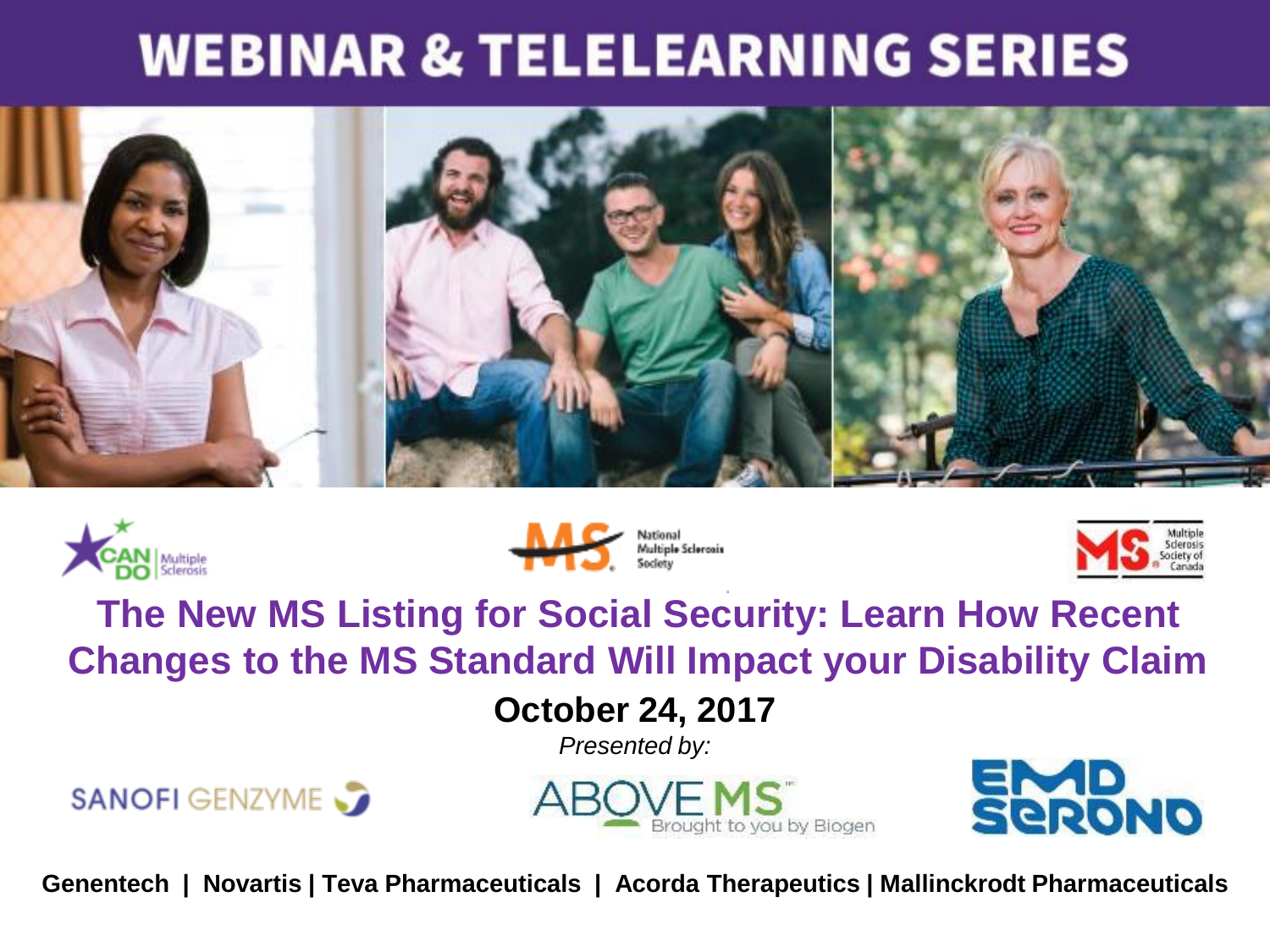



**National Multiple Sclerosis Society** 

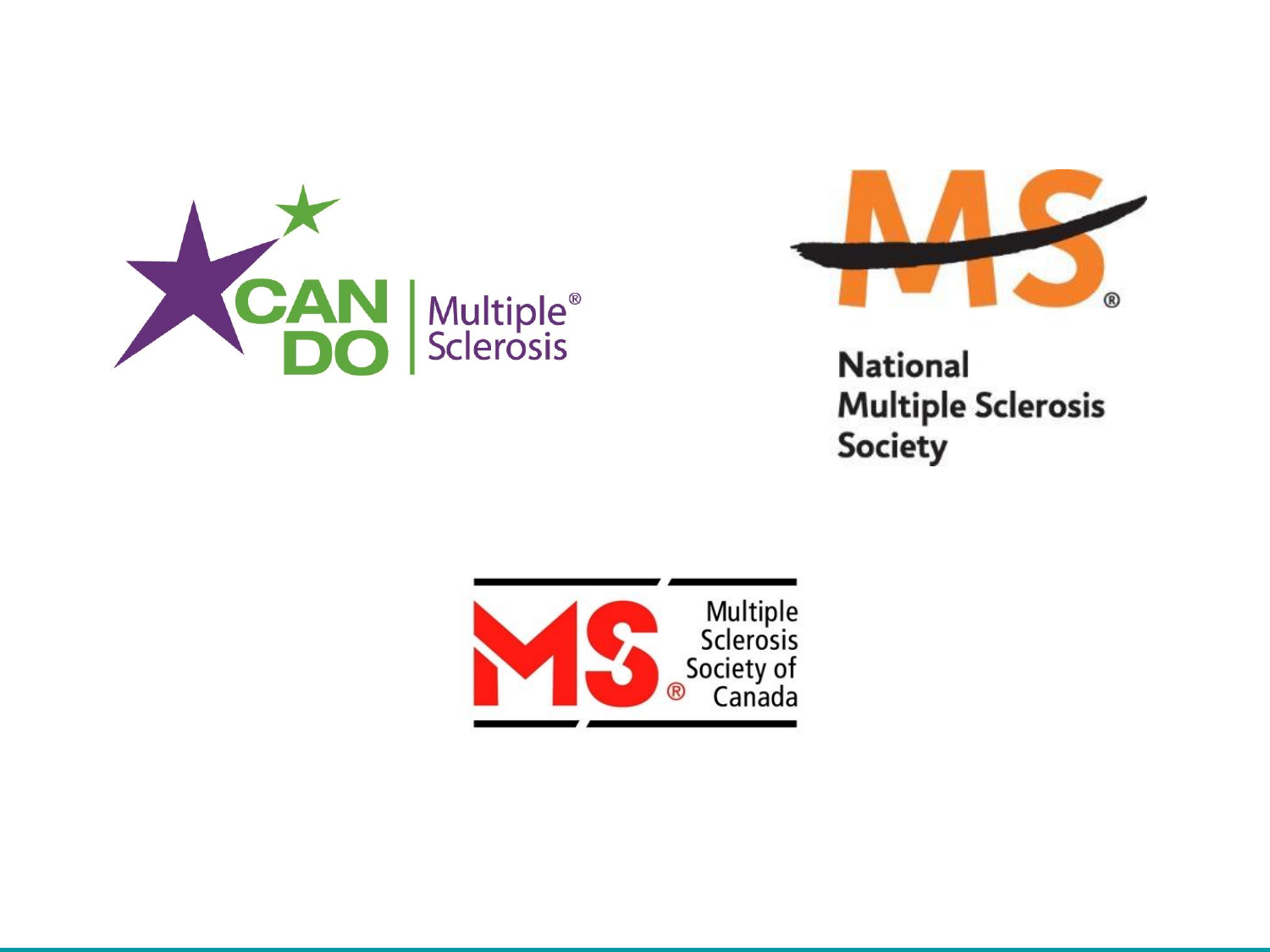#### **How to Ask Questions During the Webinar:**

- Type in your questions using the **Questions/Chat** box
- If box is closed, click **+** to expand

|                                             | File View Help                                                                                                                         | 5x<br>o |  |
|---------------------------------------------|----------------------------------------------------------------------------------------------------------------------------------------|---------|--|
|                                             | $-$ Audio                                                                                                                              | Z,      |  |
|                                             | Computer audio<br><b>Phone call</b><br>You are connected at<br>$+1$ (415) 655-0060<br>Access Code: 637-973-061<br>Talking: Laura Coyne | 2       |  |
|                                             | - Questions/Chat                                                                                                                       | ø       |  |
|                                             | <b>Contract Community Contract Community</b>                                                                                           |         |  |
|                                             | Type your question here                                                                                                                |         |  |
|                                             |                                                                                                                                        | Send    |  |
|                                             | <b>GPS For Your MS</b><br>Webinar ID: 780-501-379                                                                                      |         |  |
|                                             | This session is being recorded.                                                                                                        |         |  |
|                                             | <b>GoTo</b> Webinar                                                                                                                    |         |  |
| <b>Go-To-Webinar Attendee Support Line:</b> |                                                                                                                                        |         |  |

**(877) 582-7011**



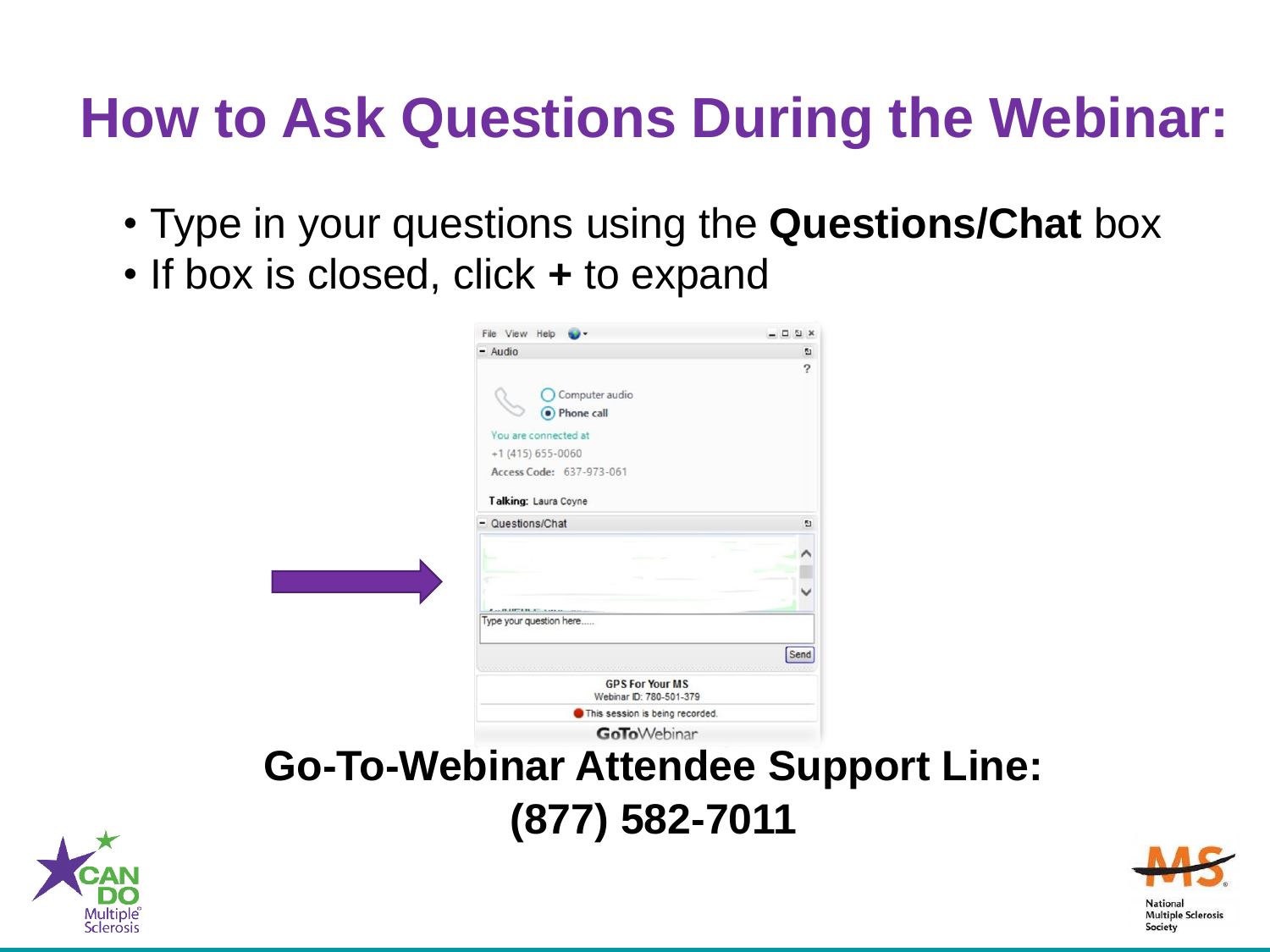#### Jamie R. Hall, Esq.



#### **Attorney & Counselor at Law Law Office of Jamie R. Hall**

Nationwide SSDI Assistance - based out of Kennett Square, PA



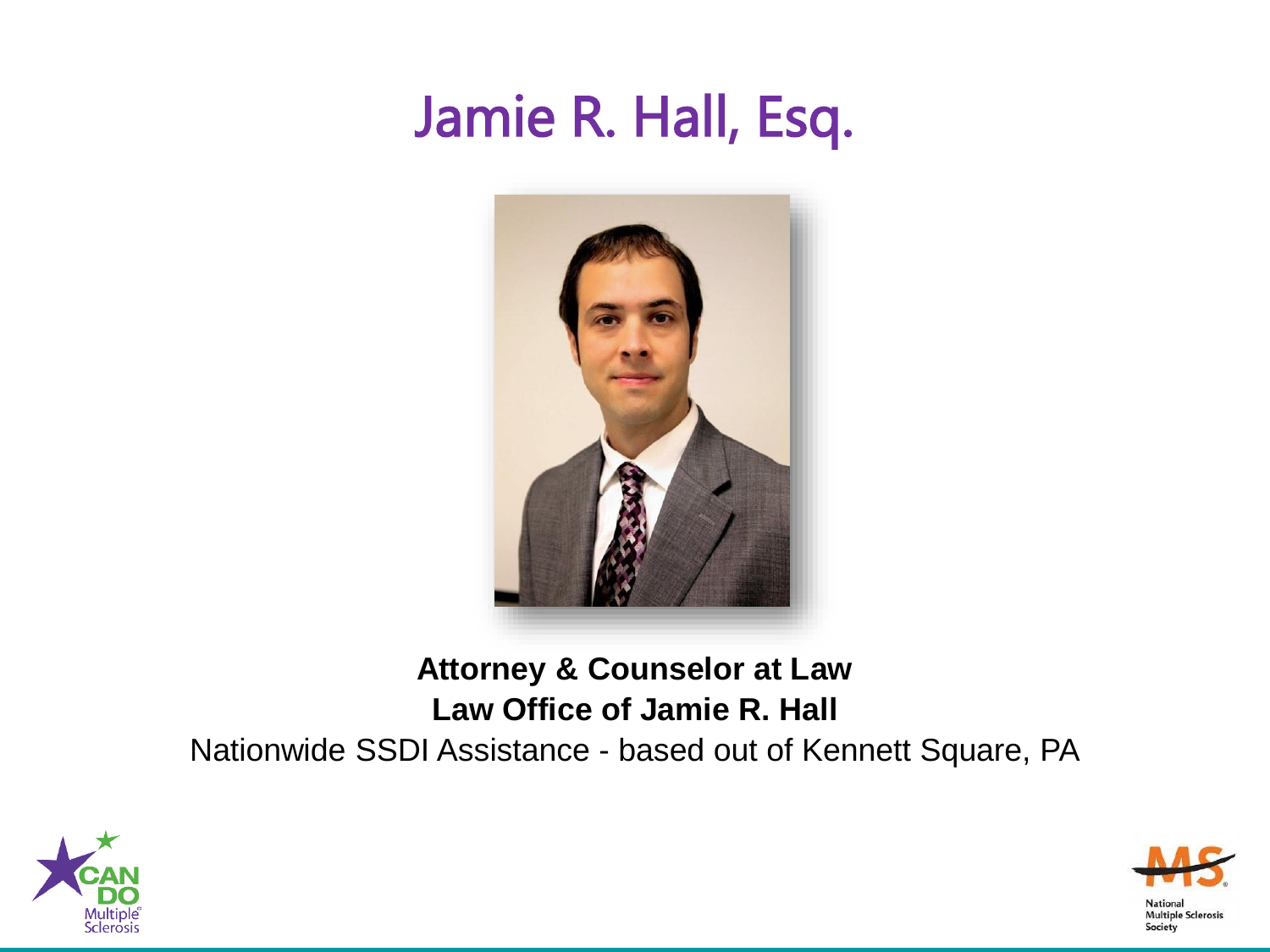#### Rosalind Kalb, PhD



**National Multiple Sclerosis Society West Bath, ME**



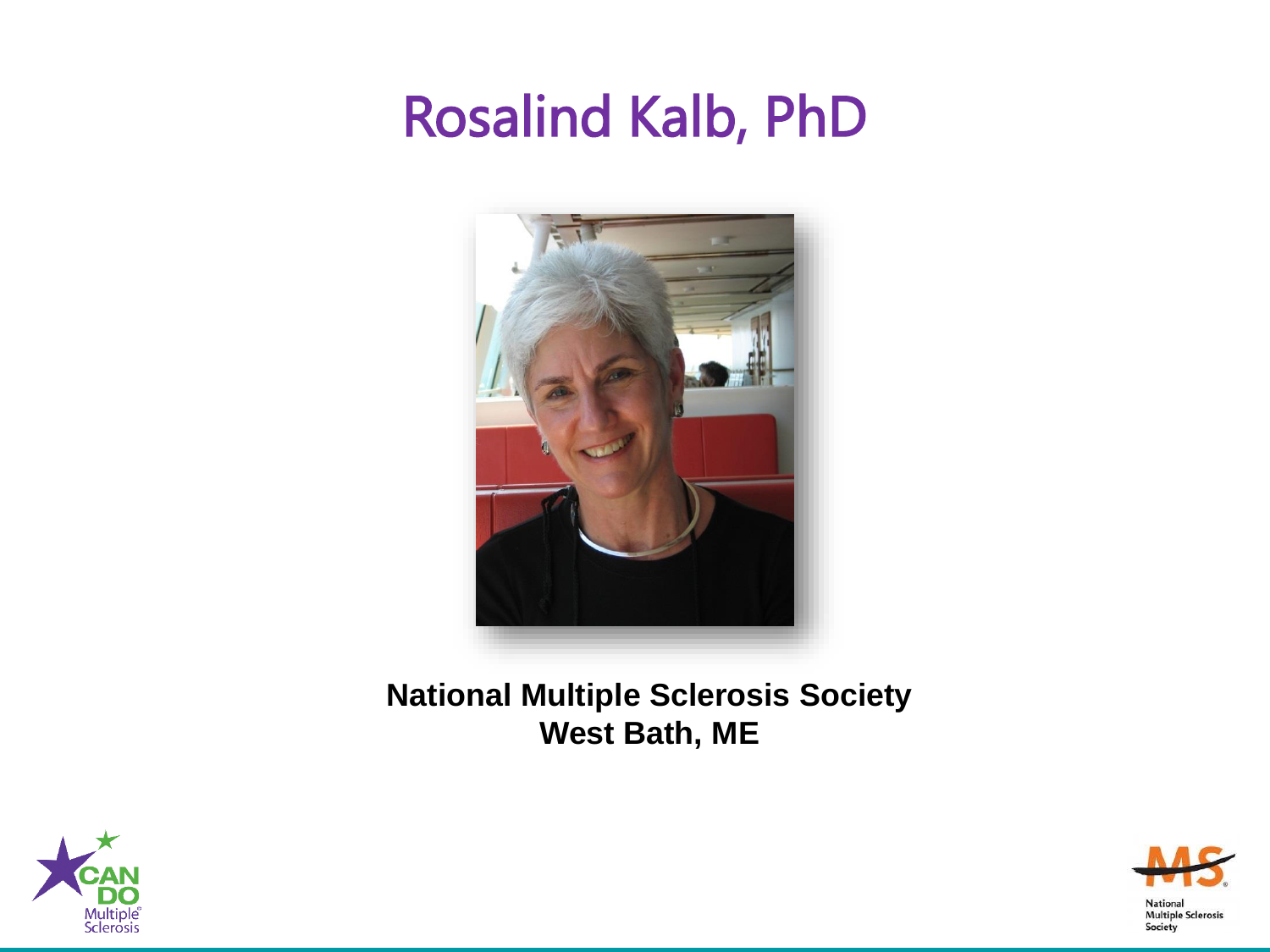### Social Security Disability **Insurance**

- Basic Requirements:
	- Sufficient disabling condition (12 mos./death)
	- Sufficient work history
		- Lifetime work
		- Recent work
	- SSI Medical Requirements/Asset Limitations



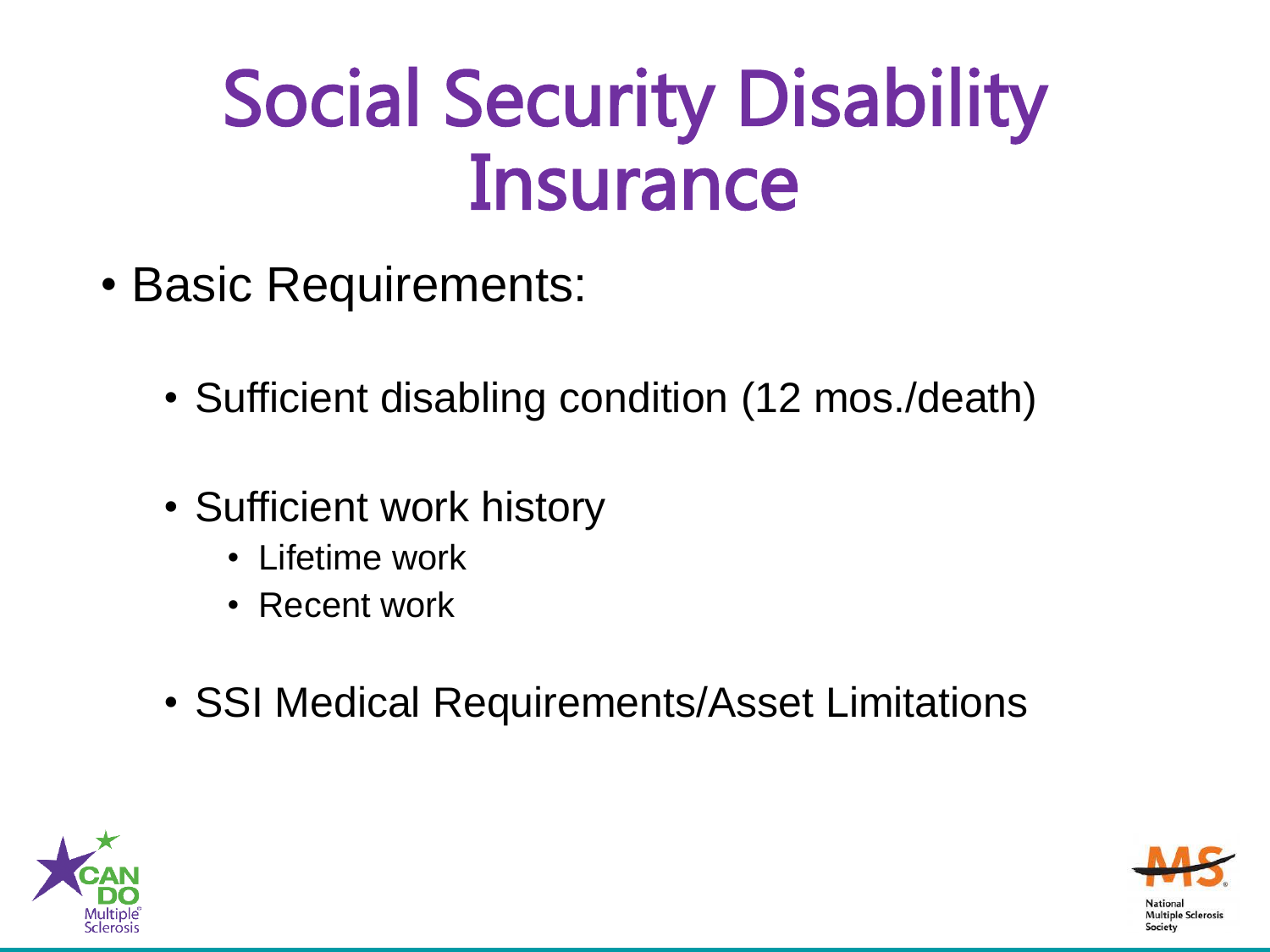# Two-Step Test for SSDI (Applies to Any Condition)

- Can claimant perform:
	- Prior full time work in the past 15 years
	- Age-based 'fictional work'
		- Under 50: any work (including sedentary)
		- Over age 50: light duty work



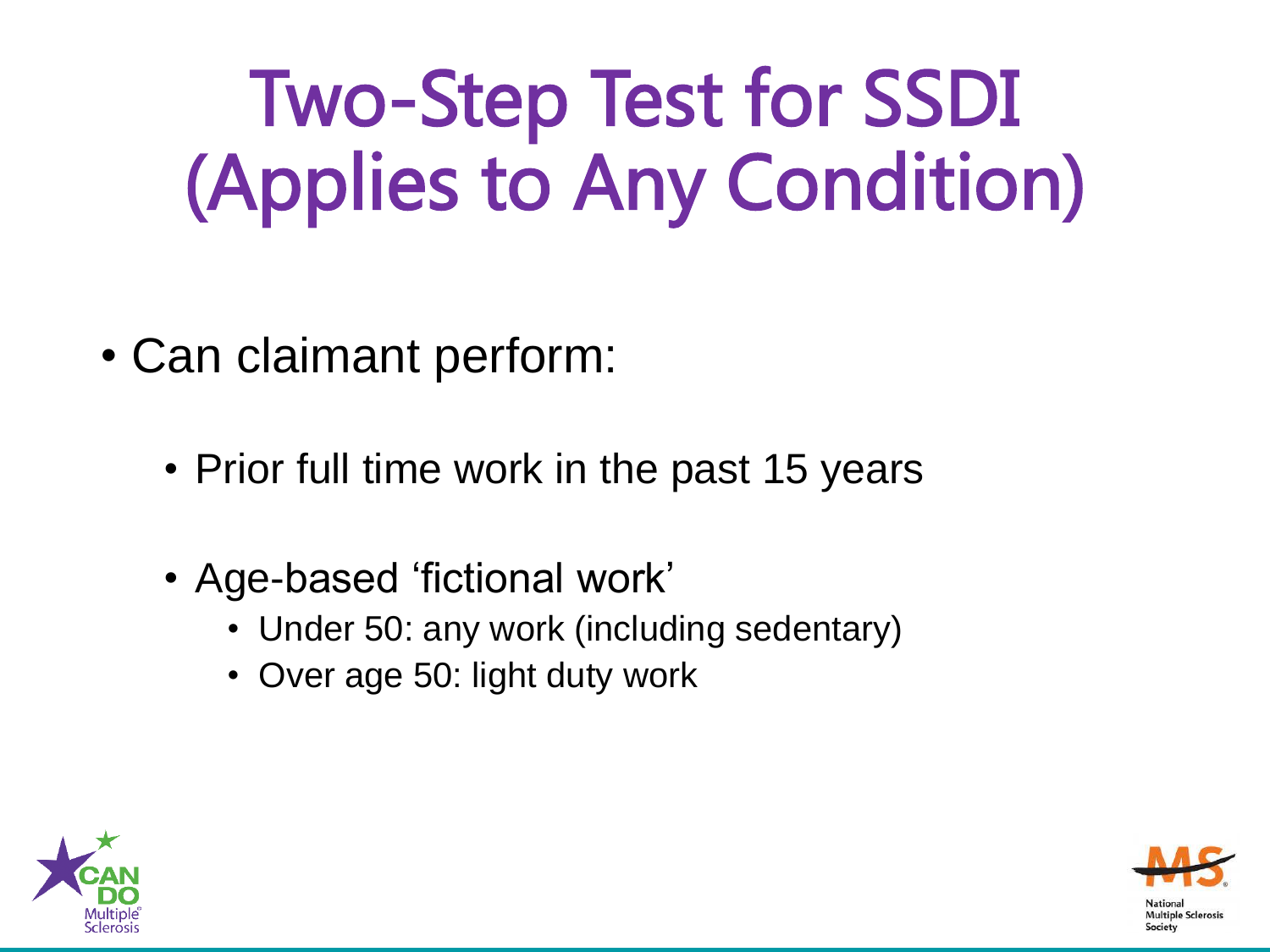## Major Factors for Two-Step Test

- Fatigue (physical and mental)
- Good days and bad days
- Upper extremity limitations
- Bladder issues
- Cognitive slowing
- Lower extremity limitations (if over age 50)



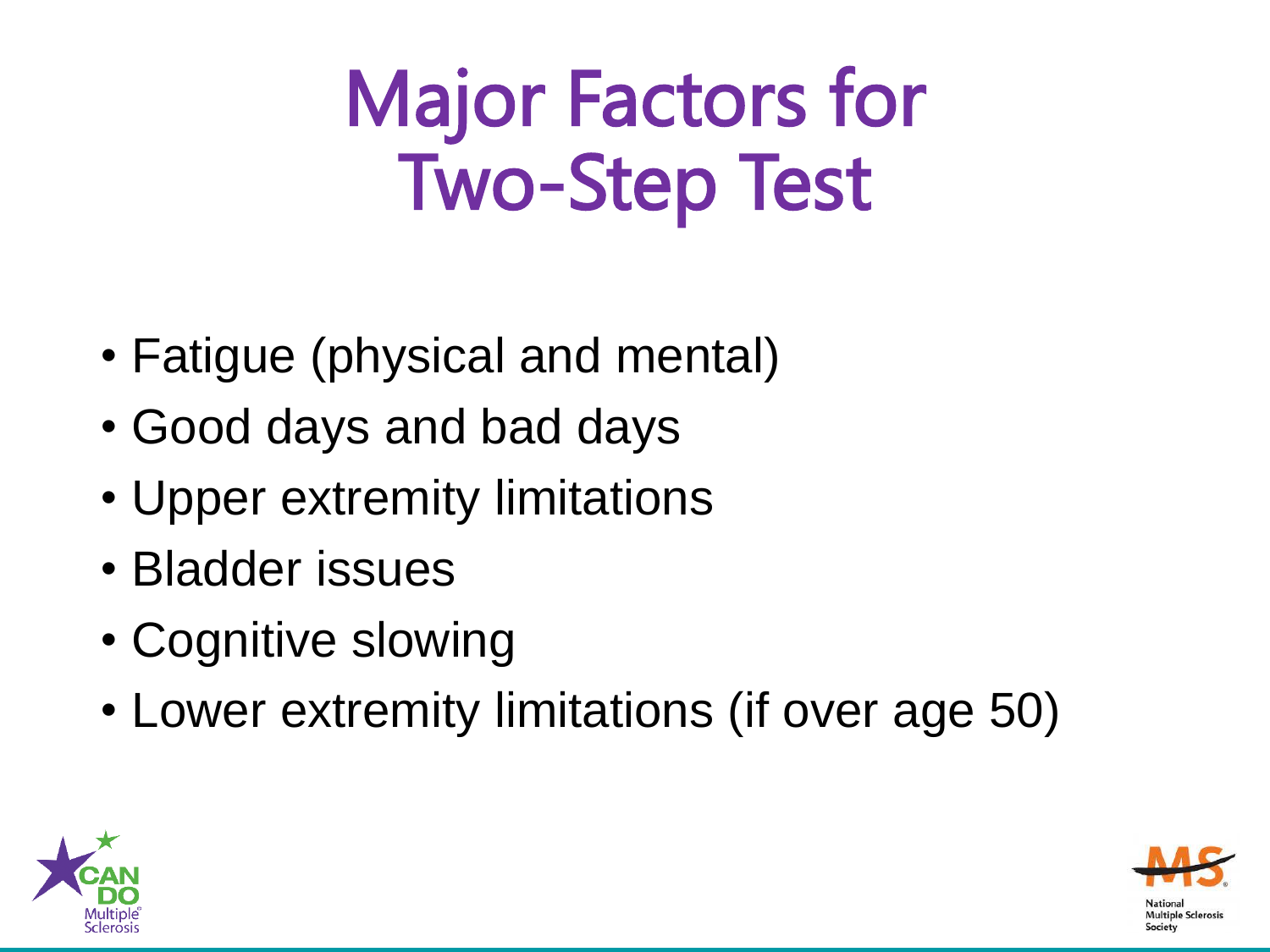# SSA Listing for MS – 11.09

- What is a listing?
	- Alternative to Two-Step Test
	- MS Listing revised fall 2016
- Two separate listing tests for MS, based on 'extreme' and 'marked' limitations



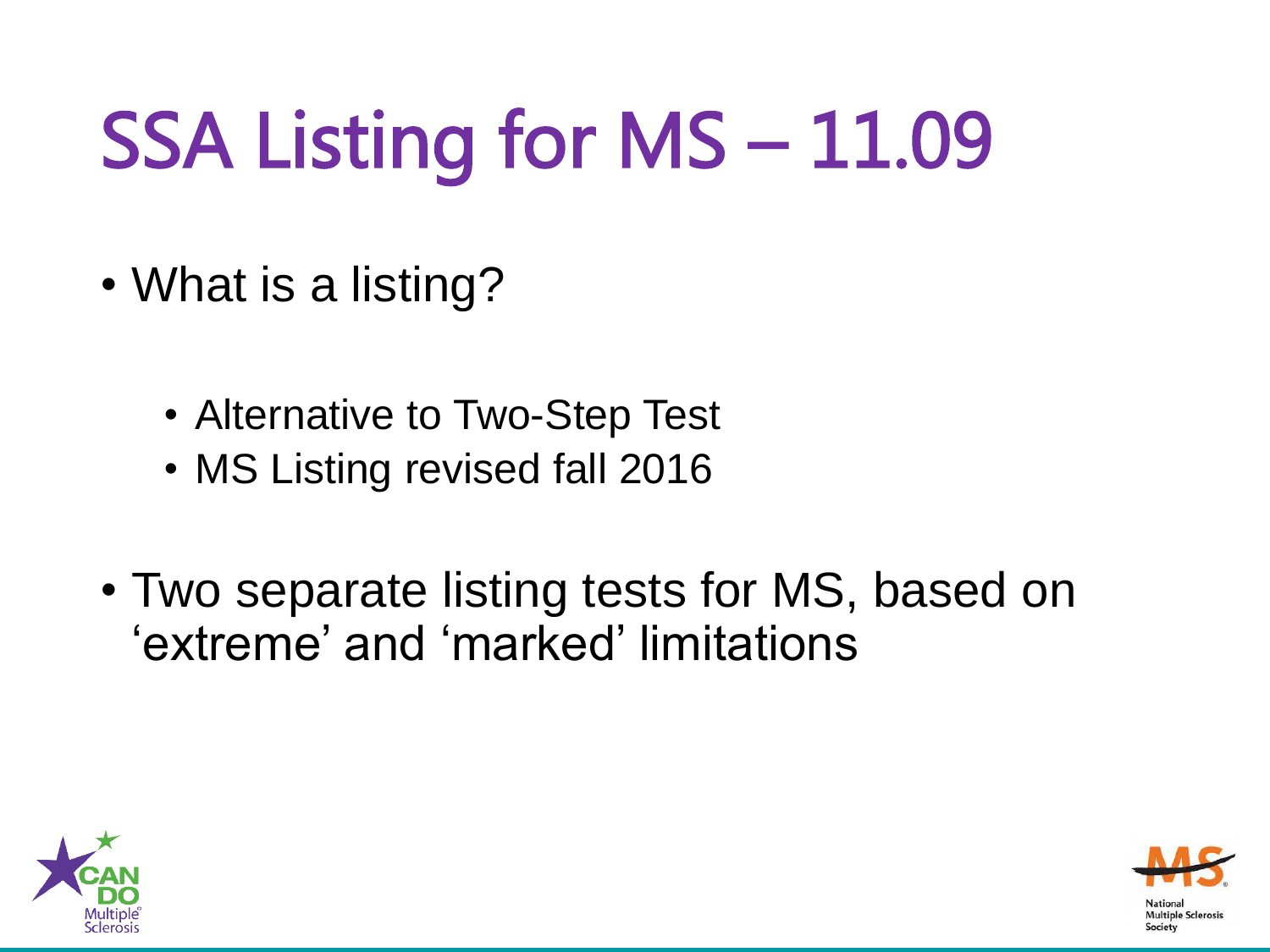# The MS Listing – Part One

- 11.09A Extreme Limits
	- Disorganization of motor function in two extremities
	- Resulting in 'extreme' limitation of
		- Standing from seated position
		- Balance while standing or walking
		- Use of upper extremities
	- Very Challenging Standard



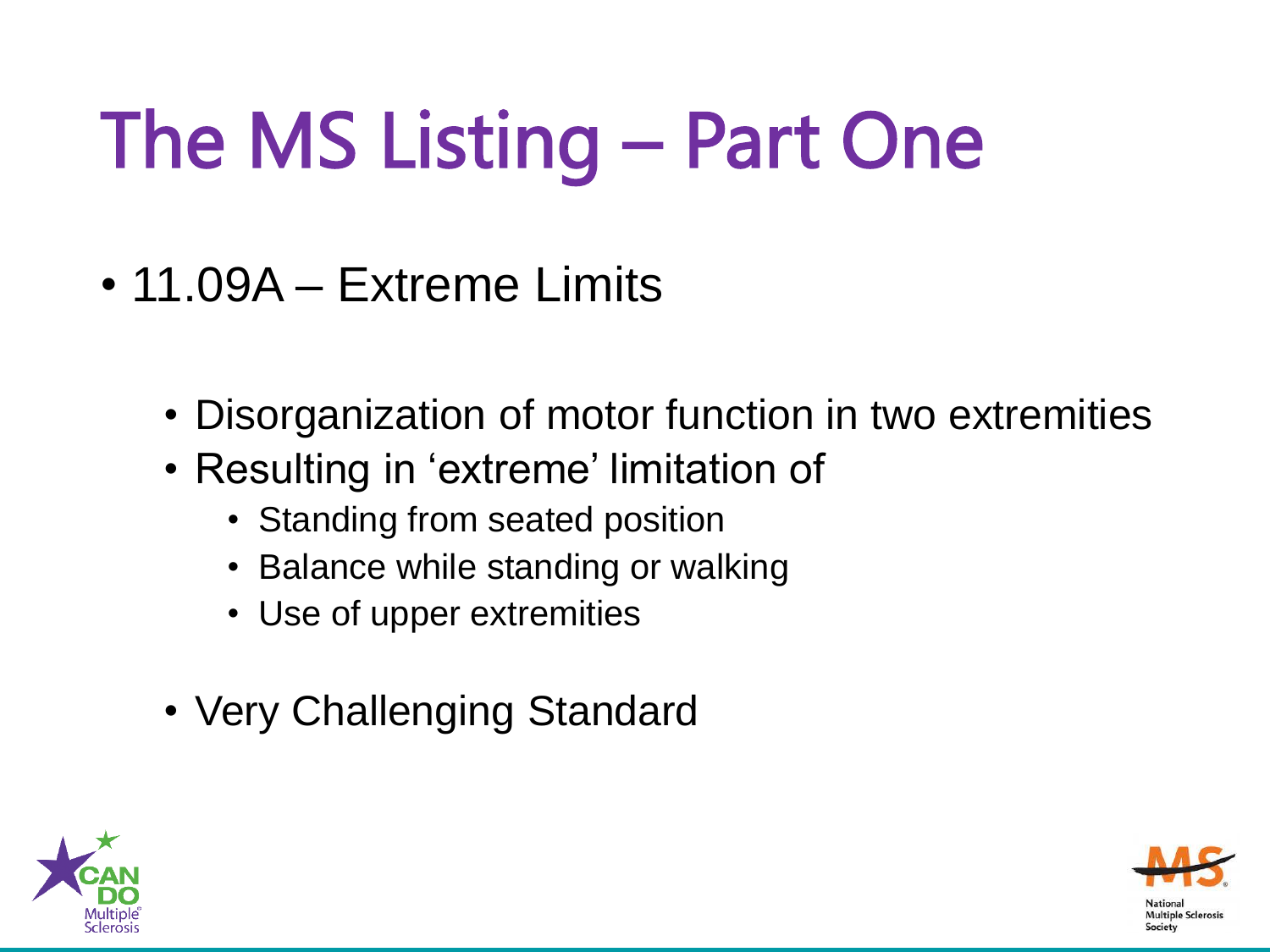# The MS Listing – Part Two

- 11.09B Marked Limitations
	- Marked Limitations in Physical Function
		- "Persistent or intermittent symptoms that affect your abilities to independently initiate, sustain and complete work-related activities…"
			- Includes standing, balancing, walking, or using two extremities

AND…



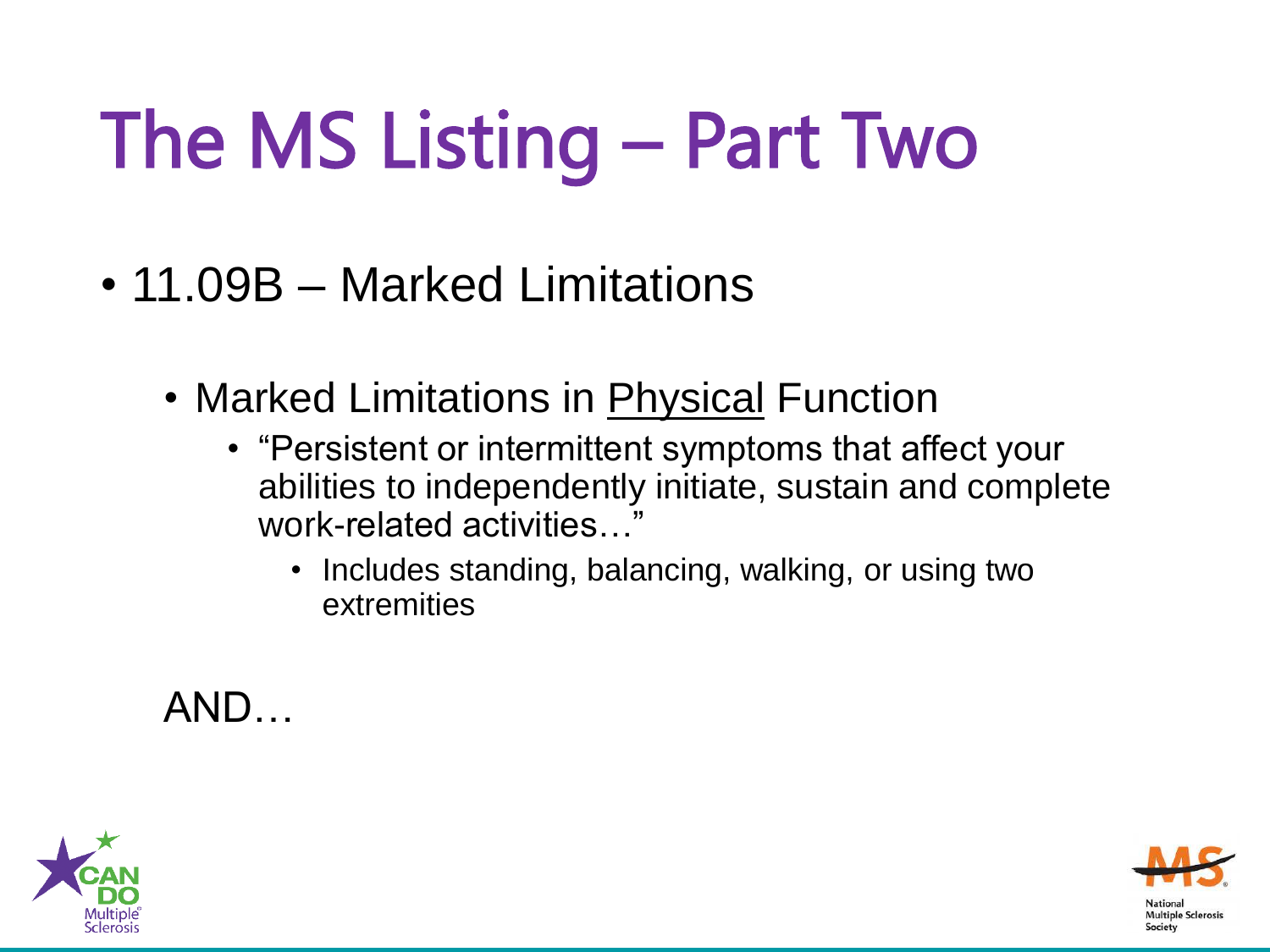# The MS Listing – Part Two

#### …AND

- Marked Limitations in Cognitive Function
	- Concentrating, persisting, or maintaining pace
		- Maintaining pace without unscheduled breaks
	- Adapting or managing oneself
		- Responding to demands and accepting workplace changes
	- Understanding, remembering or applying information
		- Reliably carrying out two-step instructions
	- Interacting with others
		- Accepting correction and working with others



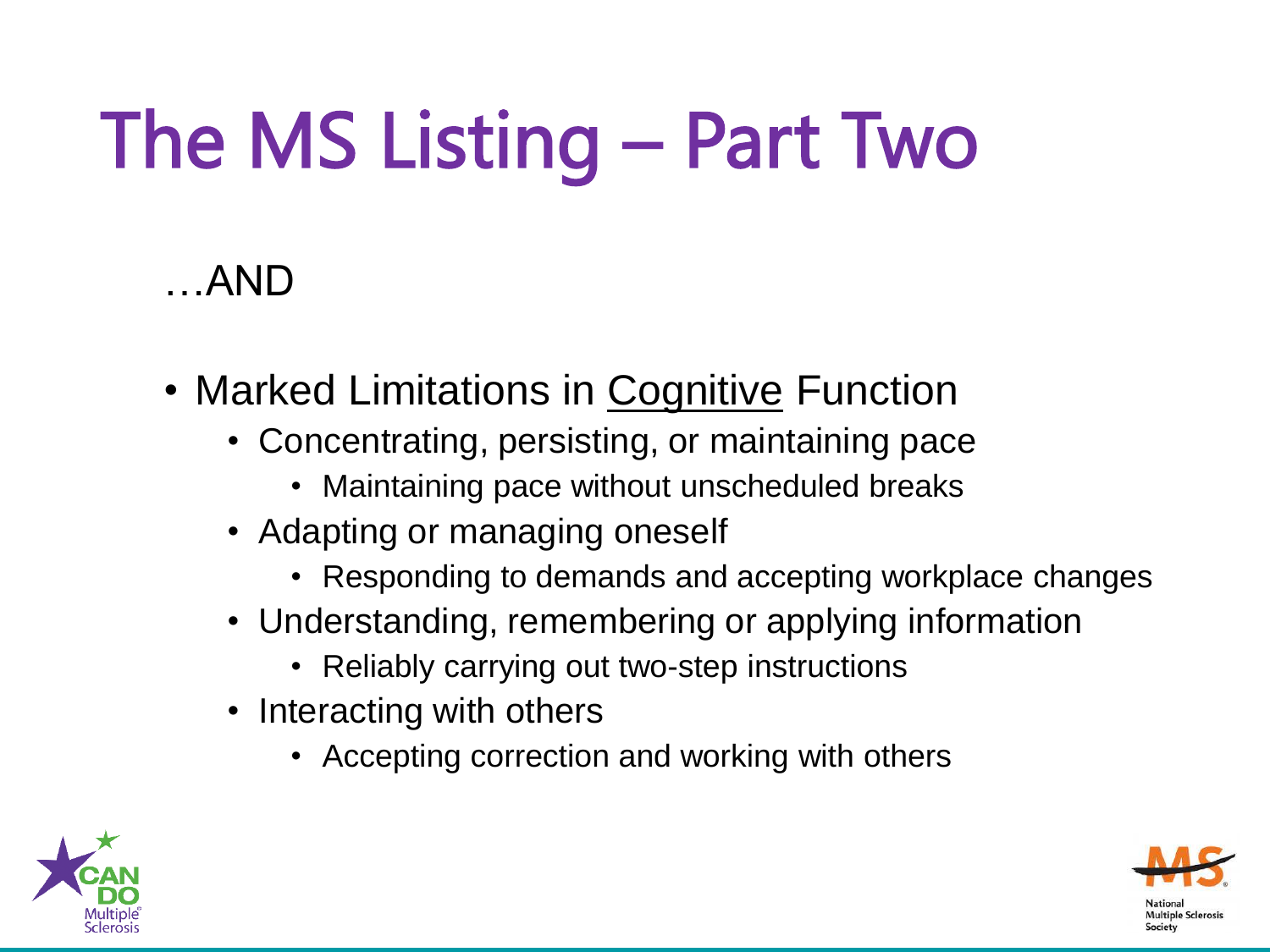# Alternative Listings for MS

- **Listing 2.00**  Visual Dysfunction
	- Visual acuity below 20/200 (with glasses)
	- Visual field limitation below 20 degrees
- **Listing 12.02**  Neurocognitive Disorders
	- Significant decline in any of complex attention, executive function, learning and memory, language, perceptual-motor, or social cognition, AND
	- Extreme limitation of one or marked limitation of two of cognitive limits in prior slide; OR
	- Condition so severe as to require at least two years of support in highly structured setting due to minimal capacity to adapt to work changes or demands

#### • **Listing 12.04** – Depressive, Bipolar and Related

- Medical documentation of numerous severe symptoms of depressive disorder or bipolar disorder, AND
- Extreme limitation of one or marked limitation of two of cognitive limits in prior slide; OR
- Condition so severe as to require at least two years of support in highly structured setting due to minimal capacity to adapt to work changes or demands



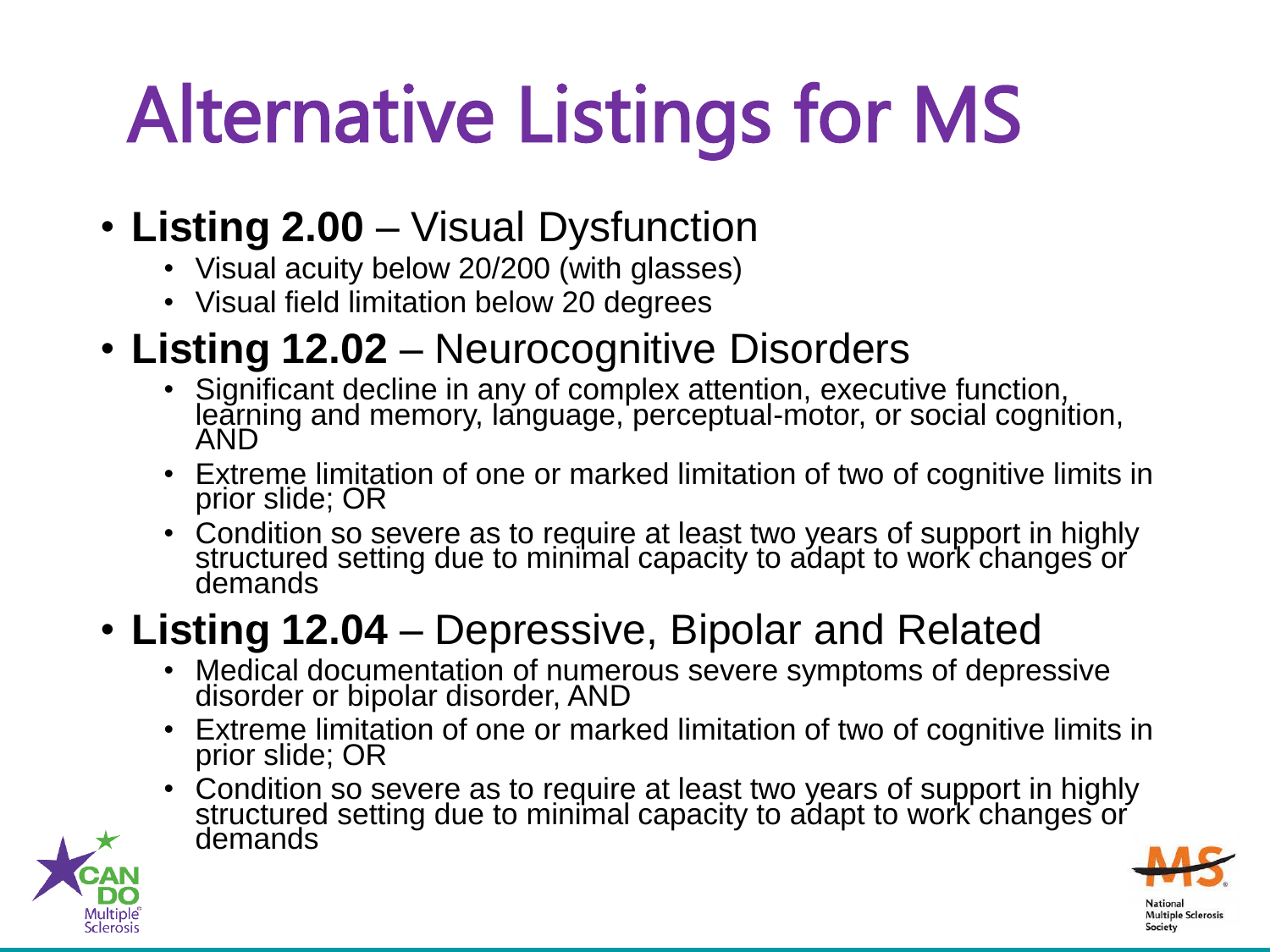## Hints and Tips

- The SSA considers more than just your neurologist
	- Other specialists, including urologists, physical therapists, neuropsychologists, are important
	- Nurses and other non-doctors engaging in treatment may be given weight under new SSA rules
- Keep your providers informed
- Talk with your providers about your limitations before you leave work
	- The SSA wants to see if you've worked through limitations and if your limitations have increased over time
- If possible, review your most important treatment records for errors and omissions
- Upon application, you or your attorney should obtain limitations statements from your providers



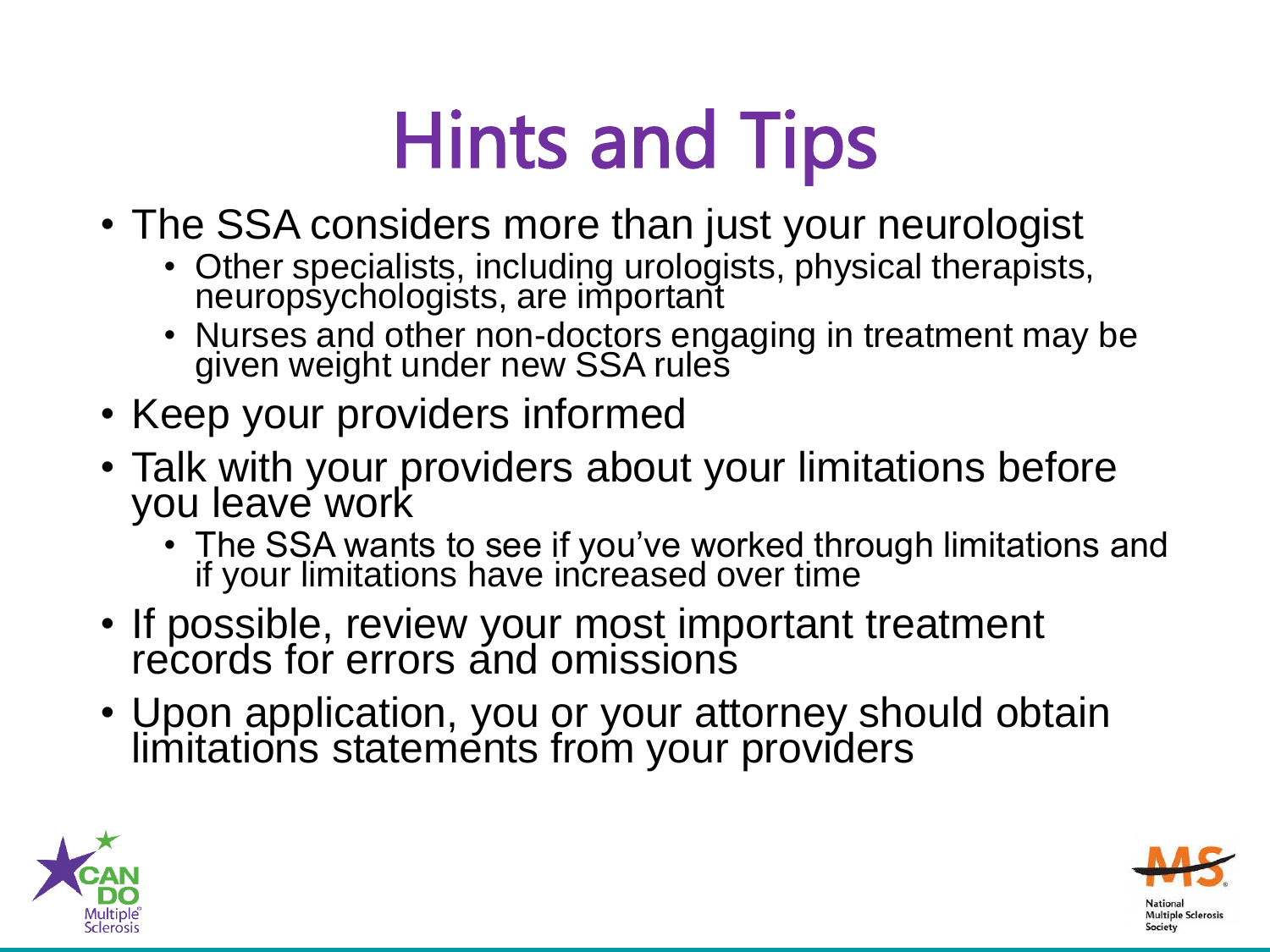## New SSD Guidebook

### **Applying for Social Security Disability Benefits**

A Guidebook for People with MS and their Healthcare Providers For more information, visit nationalMSsociety.org/SSDGuide



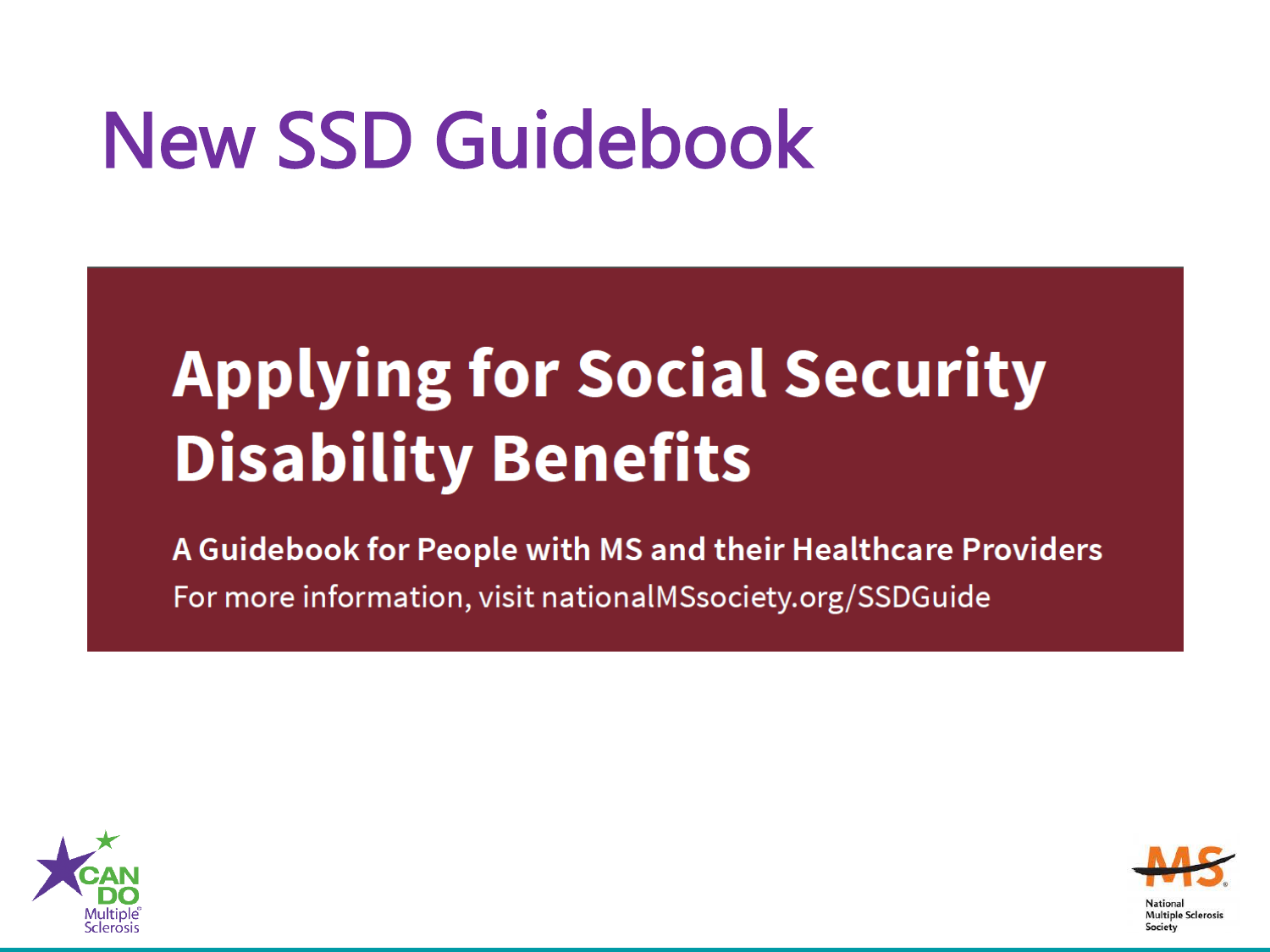# Guidebook Contents

- Detailed description of the application process
- Glossary
- SSA Listing of Impairments
- Disability Evaluation Checklist for Healthcare professionals
- Worksheets for Personal Use
	- 1. Your Medical History
	- 2. How MS Symptoms Impact Your Functioning and Ability to **Work**
	- 3. Your Work History
	- 4. Supporting information from Others 82
- Getting Assistance with Your Application



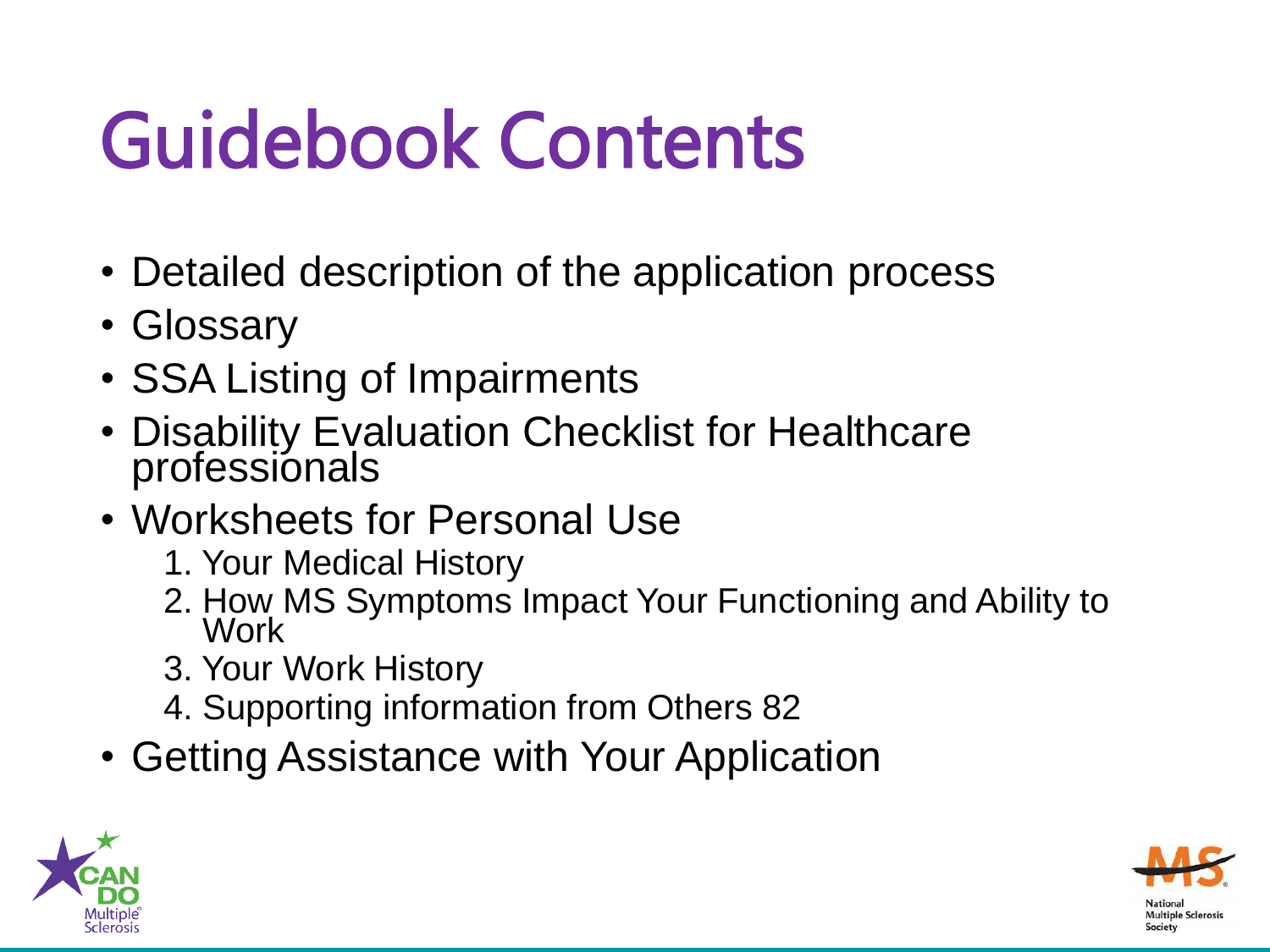# **Sample Checklist Page** physical functioning

#### **CHECK ALL SYMPTOMS THAT INTERFERE WITH YOUR** PATIENT'S PHYSICAL FUNCTIONING:

| $\Box$ Flaccidity     | $\Box$ Spasticity | $\Box$ Spasms |
|-----------------------|-------------------|---------------|
| $\Box$ Incoordination | $\Box$ Imbalance  | $\Box$ Tremor |
|                       |                   |               |

| $\sqsupset$ Physical fatigue<br>$\Box$ Weakness | $\Box$ Dizziness |
|-------------------------------------------------|------------------|
|-------------------------------------------------|------------------|

| $\Box$ Numbness/tingling | $\Box$ Respiratory function | $\Box$ Swallowing |
|--------------------------|-----------------------------|-------------------|
|--------------------------|-----------------------------|-------------------|

 $\Box$  Vision [may also be evaluated under 2.0 of the Listing]

#### Neurologic exam:

| ня<br>88. PR |  |
|--------------|--|
|              |  |

Tests conducted, if any:

| Date(s): |  |
|----------|--|
|          |  |



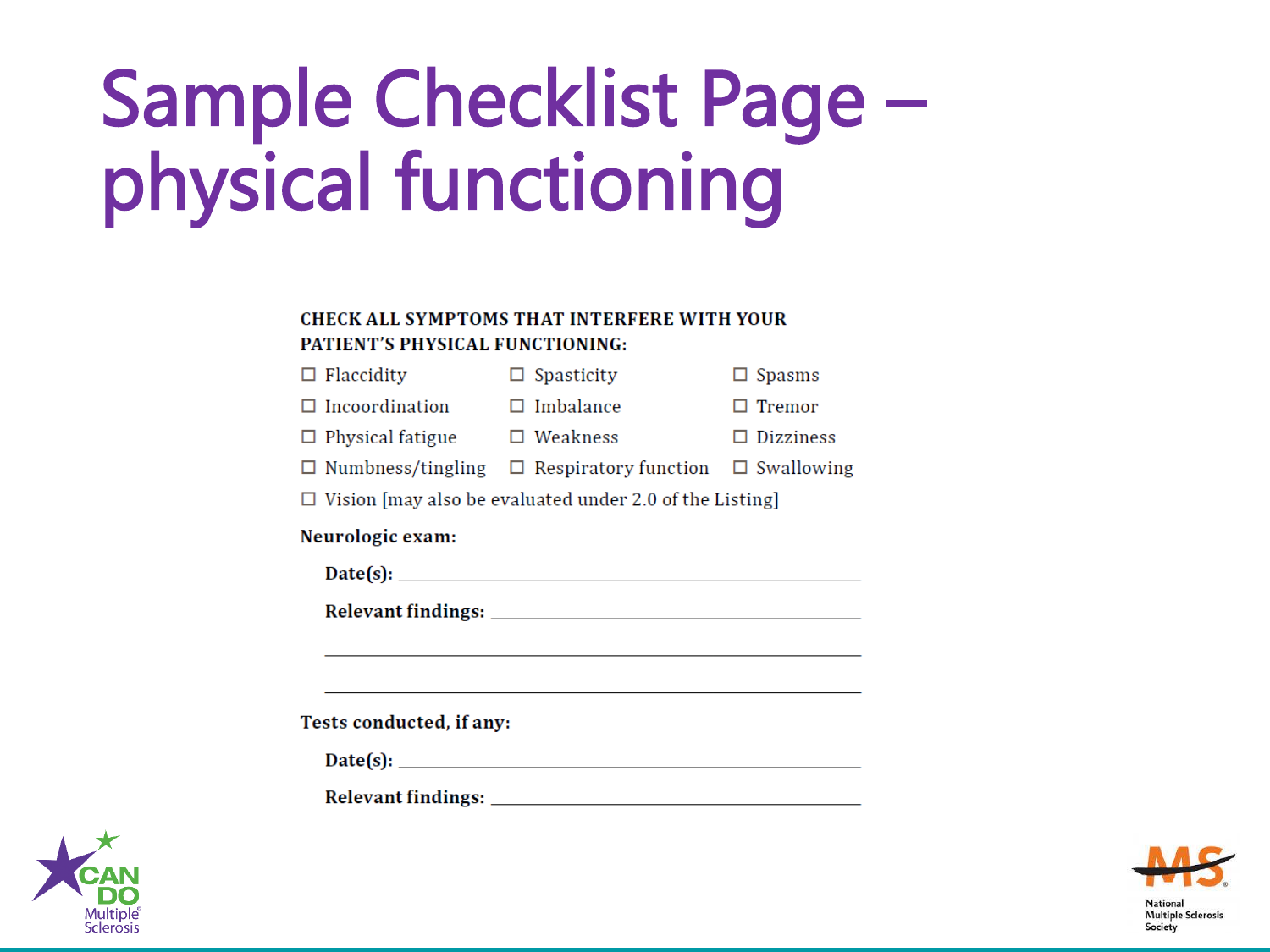## Sample Checklist Page – cognitive functioning

| $\Box$ Neurocognitive Disorders (12.02)                                                                                                                                                                                             |                                                                                                                                |
|-------------------------------------------------------------------------------------------------------------------------------------------------------------------------------------------------------------------------------------|--------------------------------------------------------------------------------------------------------------------------------|
| $\Box$ Medical evidence: (relevant evidence from the physician,<br>areas):                                                                                                                                                          | psychologist or other medical sources showing a significant<br>decline from a prior level of function in one or more cognitive |
| $\Box$ Complex attention                                                                                                                                                                                                            | $\Box$ Executive function                                                                                                      |
| $\Box$ Learning and memory                                                                                                                                                                                                          | $\Box$ language                                                                                                                |
| $\Box$ Perceptual-motor skills $\Box$ Social cognition                                                                                                                                                                              |                                                                                                                                |
| <b>Evaluation Dates:</b>                                                                                                                                                                                                            |                                                                                                                                |
| <b>Test Results:</b> The contract of the contract of the contract of the contract of the contract of the contract of the contract of the contract of the contract of the contract of the contract of the contract of the contract o |                                                                                                                                |



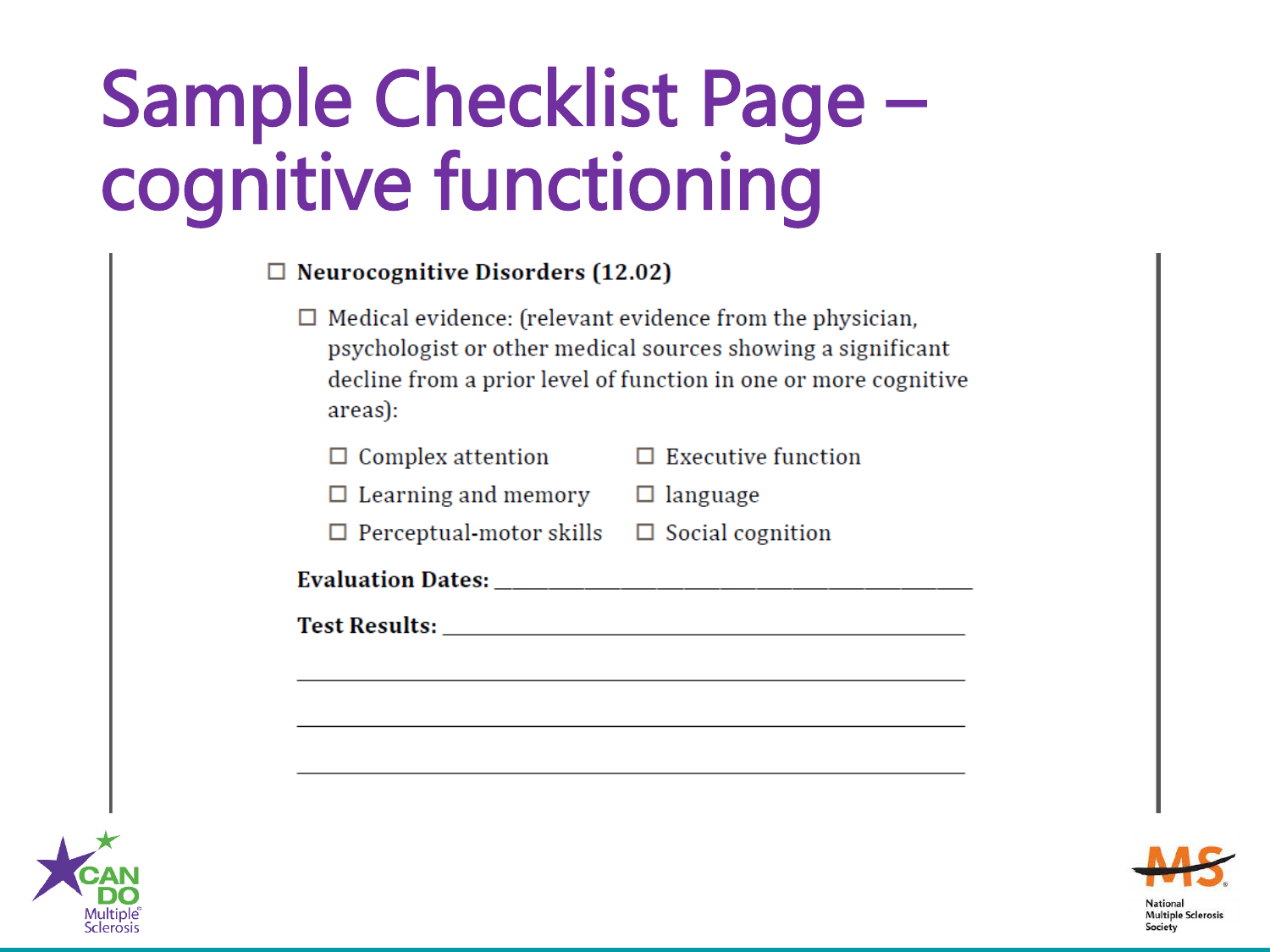# **Sample Checklist Page - mood** changes

#### Depressive, bipolar and related disorders (12.04)

- $\Box$  Medical evidence: (relevant evidence from the physician, psychologist or other medical sources demonstrating a Depressive Disorder characterized by five or more of the following):
	- $\Box$  Depressed mood
	- $\Box$  Diminished interest in almost all activities
	- $\Box$  Sleep disturbance
	- $\Box$  Appetite disturbance with change in weight
	- $\Box$  Observable psychomotor agitation or retardation
	- $\Box$  Decreased energy
	- $\Box$  Feelings of guilt or worthlessness
	- Difficulty concentrating or thinking
	- $\Box$  Thoughts of death or suicide



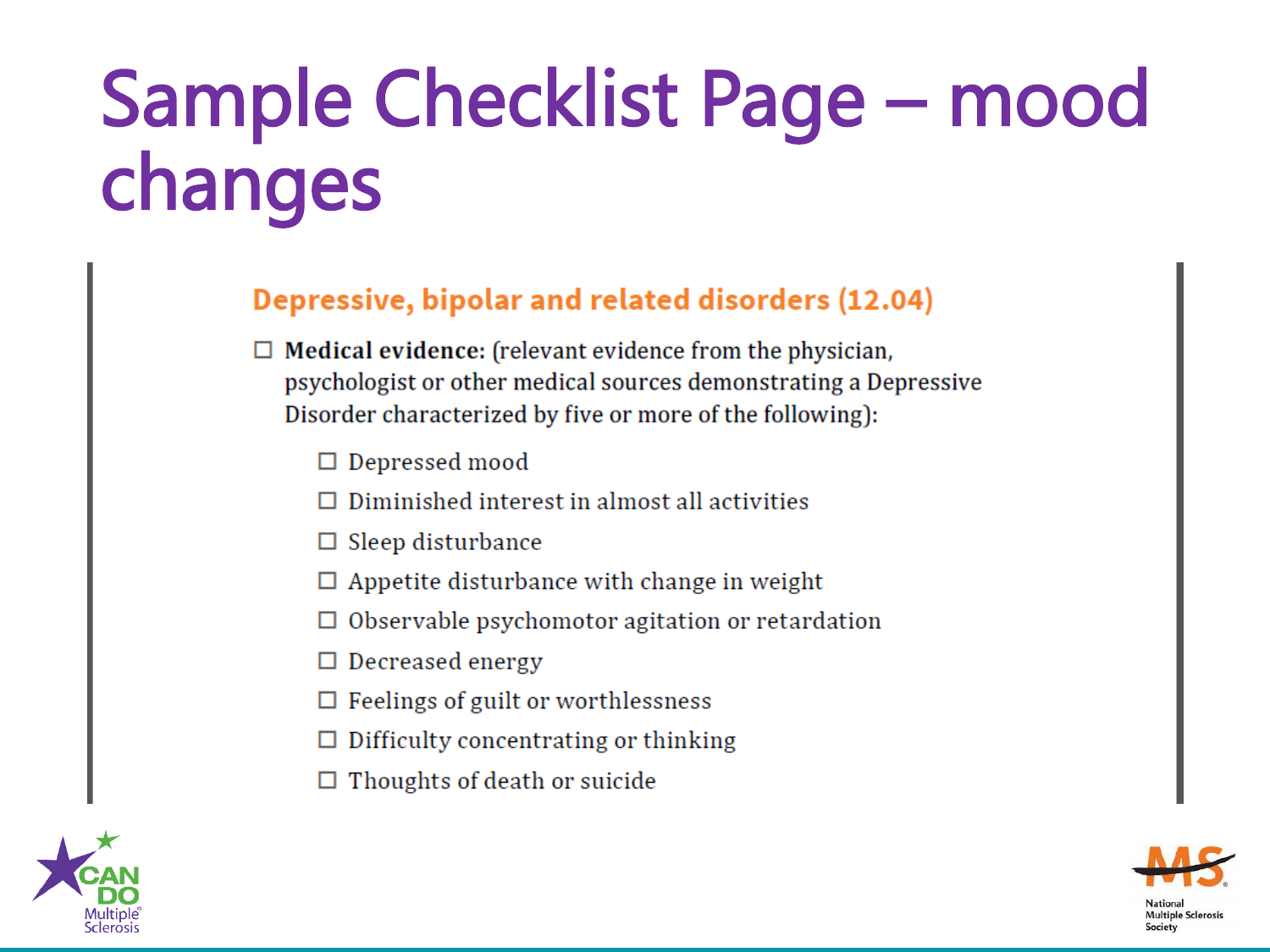### **Worksheets to Help You Gather Relevant Information**

#### **Worksheet 1: Applicant Medical History**

This worksheet will help you gather the medical information you need to complete your SSDI application.

#### Worksheet 2: How MS Impacts Your Functioning and **Ability to Work**

This worksheet will help you describe your MS symptoms and how they impact your functioning on the job.

#### **Worksheet 3: Applicant Work History**

This worksheet will help you gather the work, personal, and income history you need to complete your SSDI application.

#### Worksheet 4: Supporting Information from Family, **Friends, Colleagues**

This worksheet will help you gather helpful information from people who know you about the ways in which your MS or other conditions have impacted your ability to function.



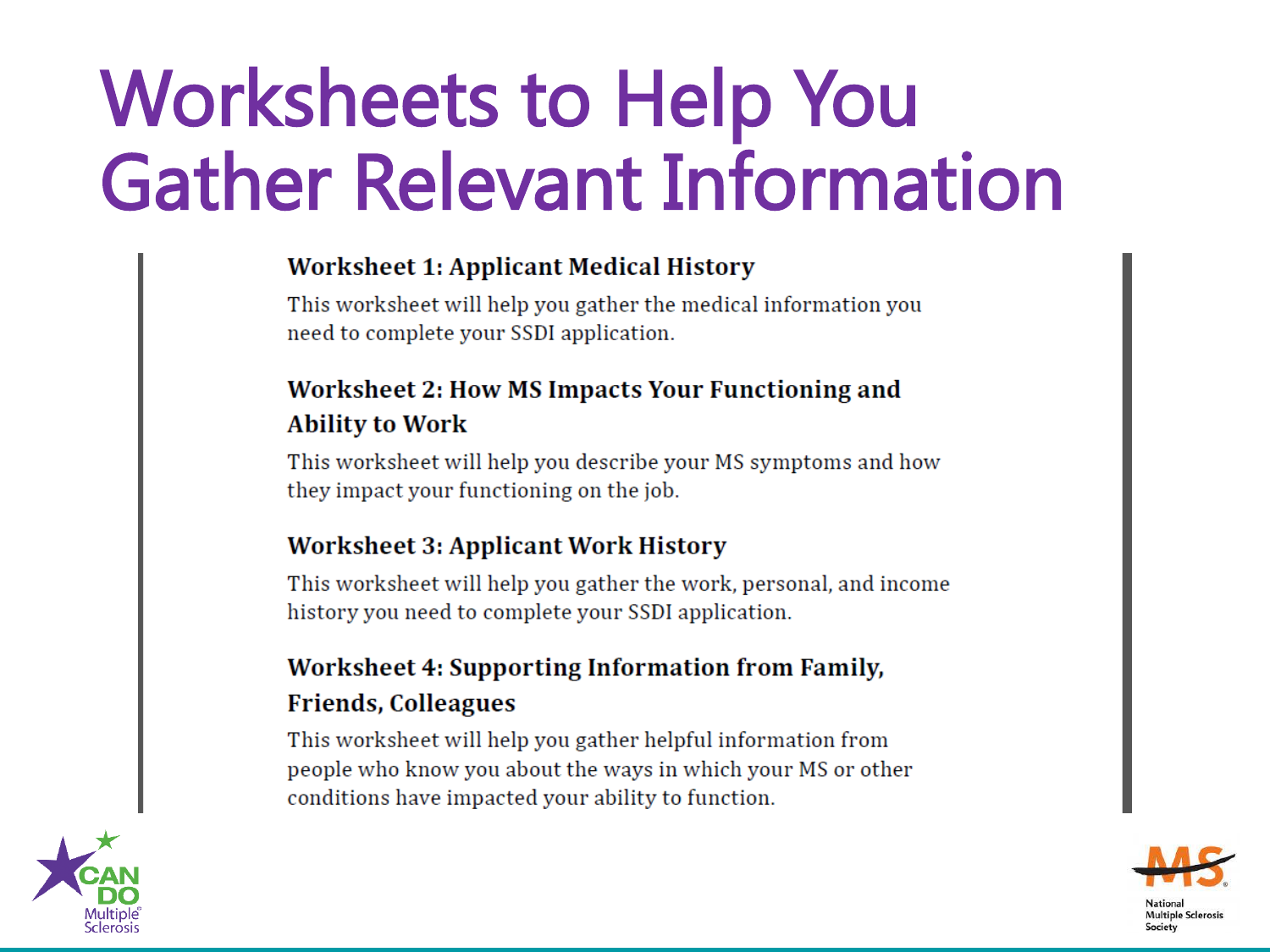## About Attorneys

- When do you need one?
	- Recommend at initial filing
	- Necessary for appeal and hearing
- What do they charge?
	- Contingent fee
	- 25% of past due benefits, capped at \$6,000
	- Ask about costs (copying, postage, records)
- What should I look for?
	- Experience with MS claims
	- Practice focused primarily on disability claims
	- Can you actually reach out to your attorney when needed
	- Do you know which attorney will actually handle your claim and hearing



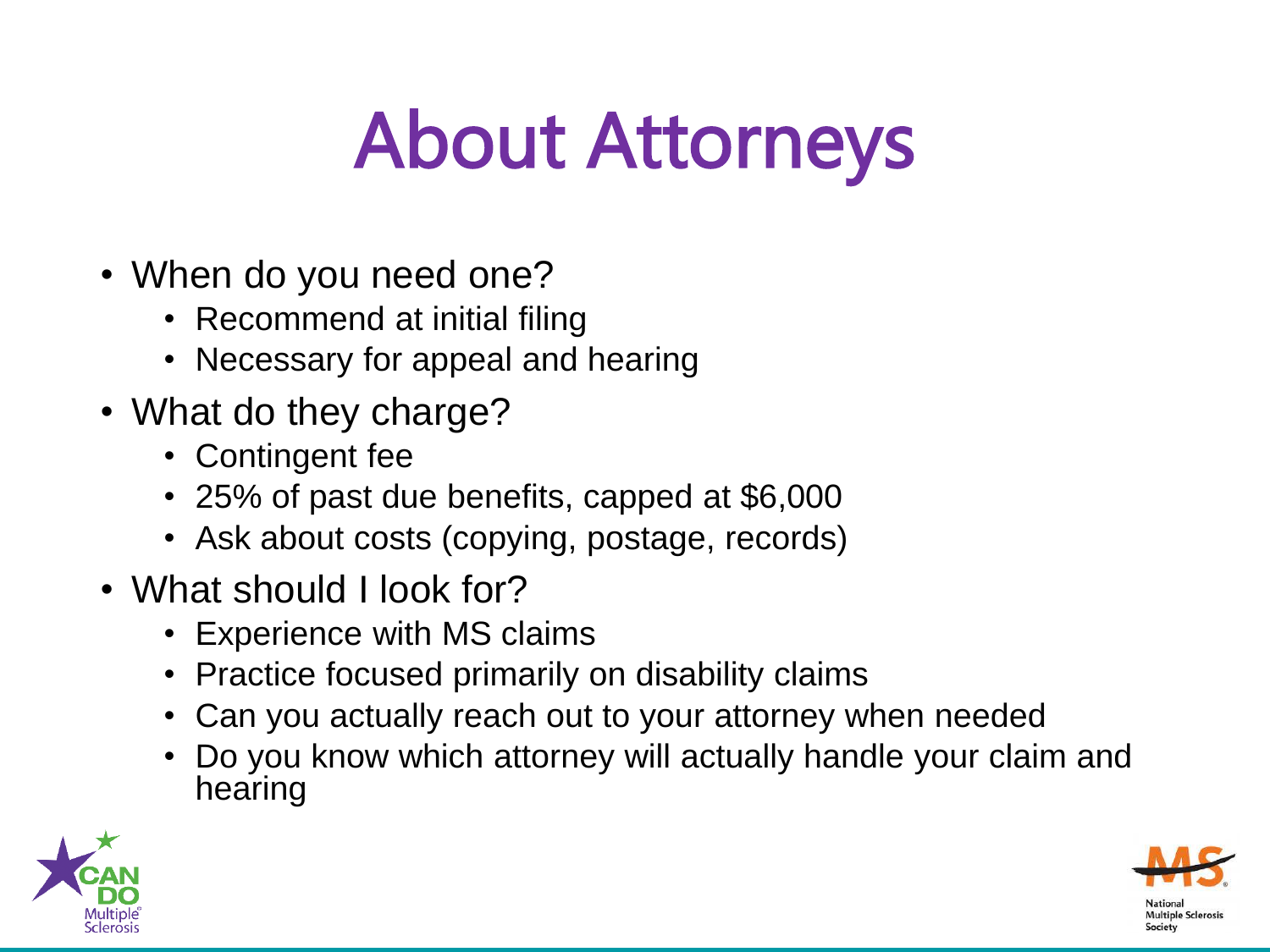## Recap: Three Ways to Get Approved

- Two-Part Test based on past work and age
- MS Listing showing extreme physical limitations
- MS Listing showing both marked physical and marked cognitive limitations



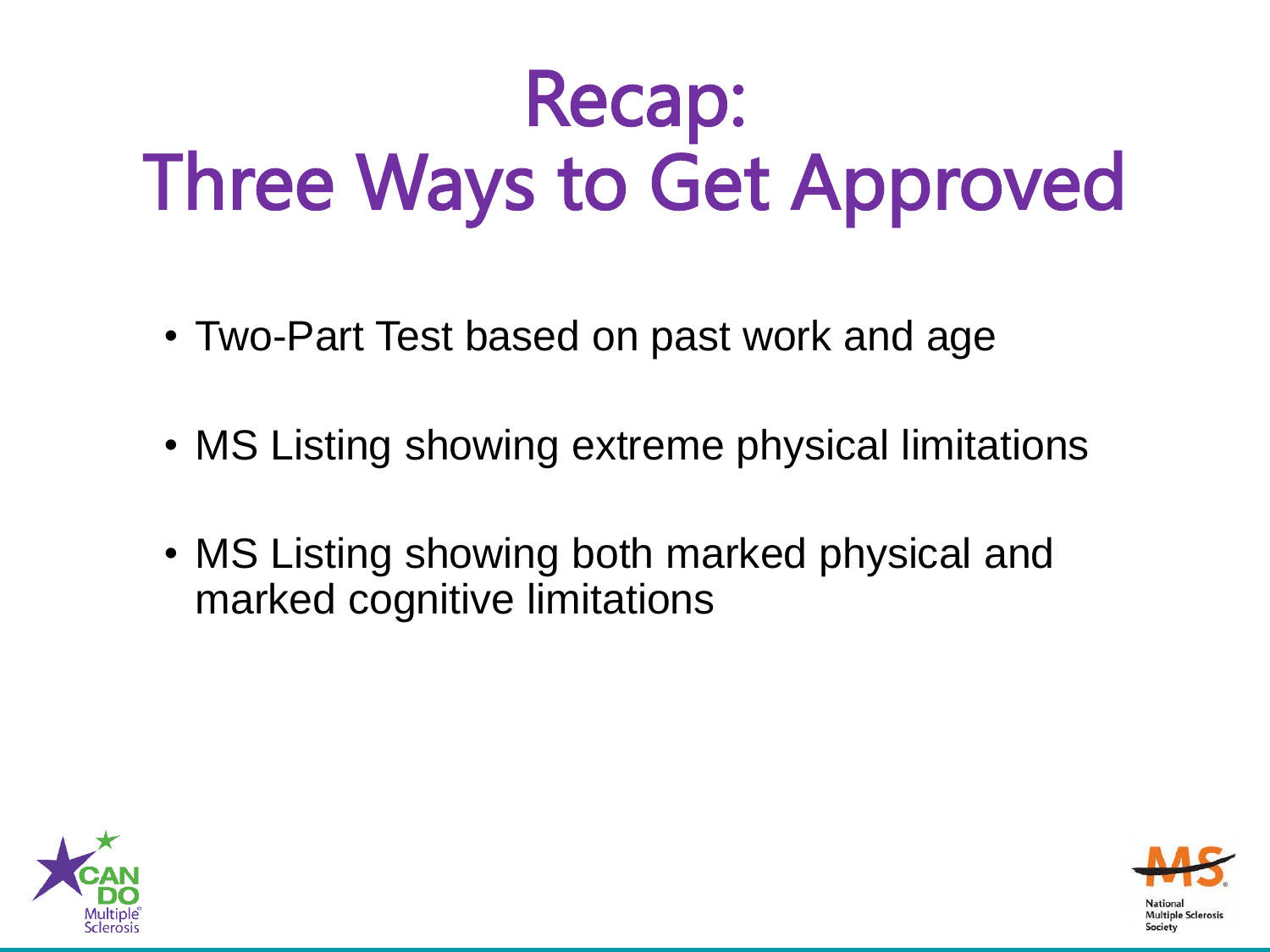# Decision Timelines

- It's a long process!
	- Three to five months for initial decision
	- First appeal is reconsideration, roughly an additional three months (most states)
	- Request for hearing an additional 15 to 24 months
- Good luck!



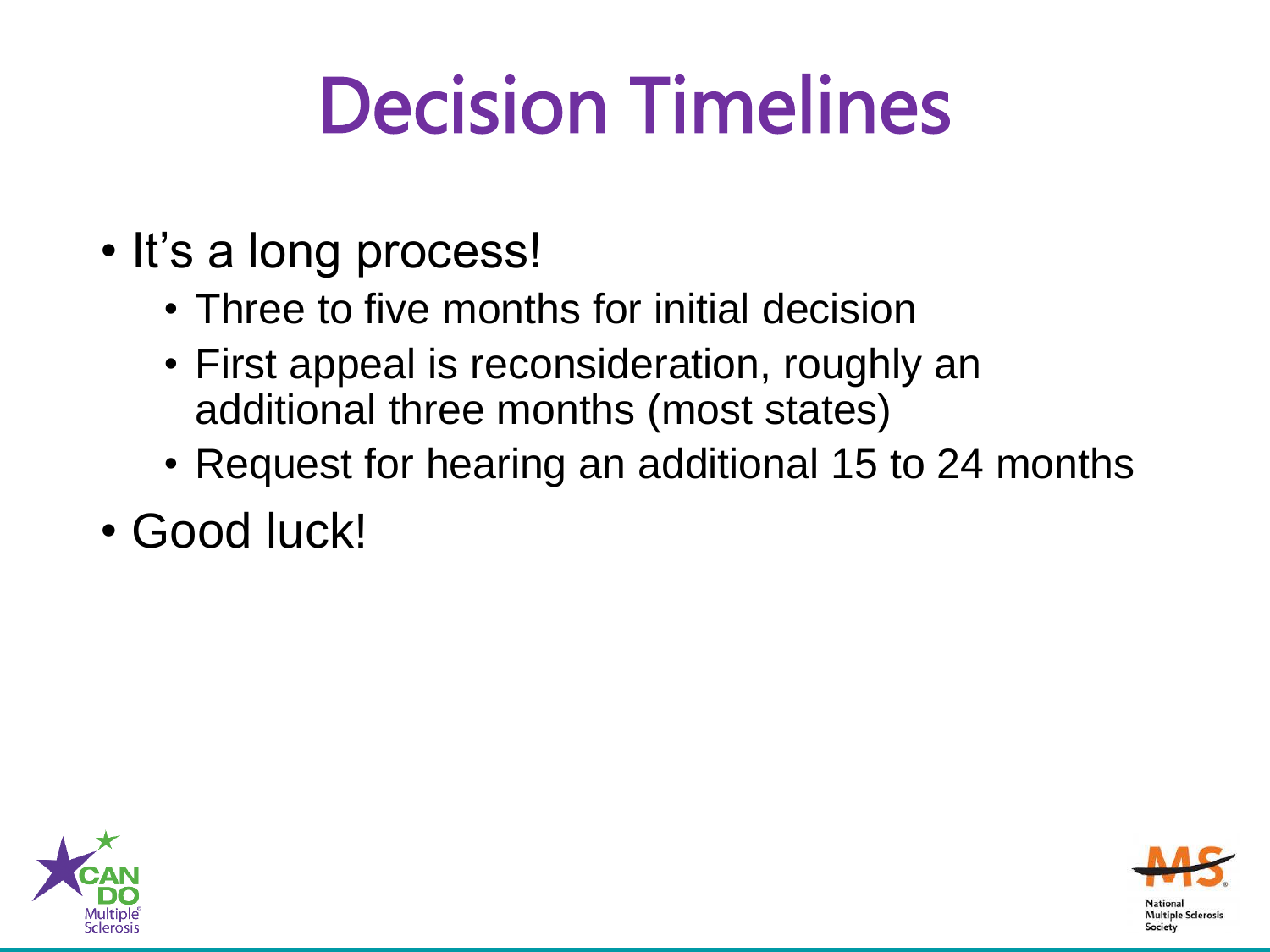# Additional Resources

- Information on nationwide SSDI assistance, as well as on timelines and requirements, available at [www.jrhlegal.com](http://www.jrhlegal.com/)
- Information from the National MS Society at [www.nationalMSsociety.org](http://www.nationalmssociety.org/) or 1-800-344-4867
- Social Security Administration (SSA) at www.social security.gov/disability or 1-800-772-1213





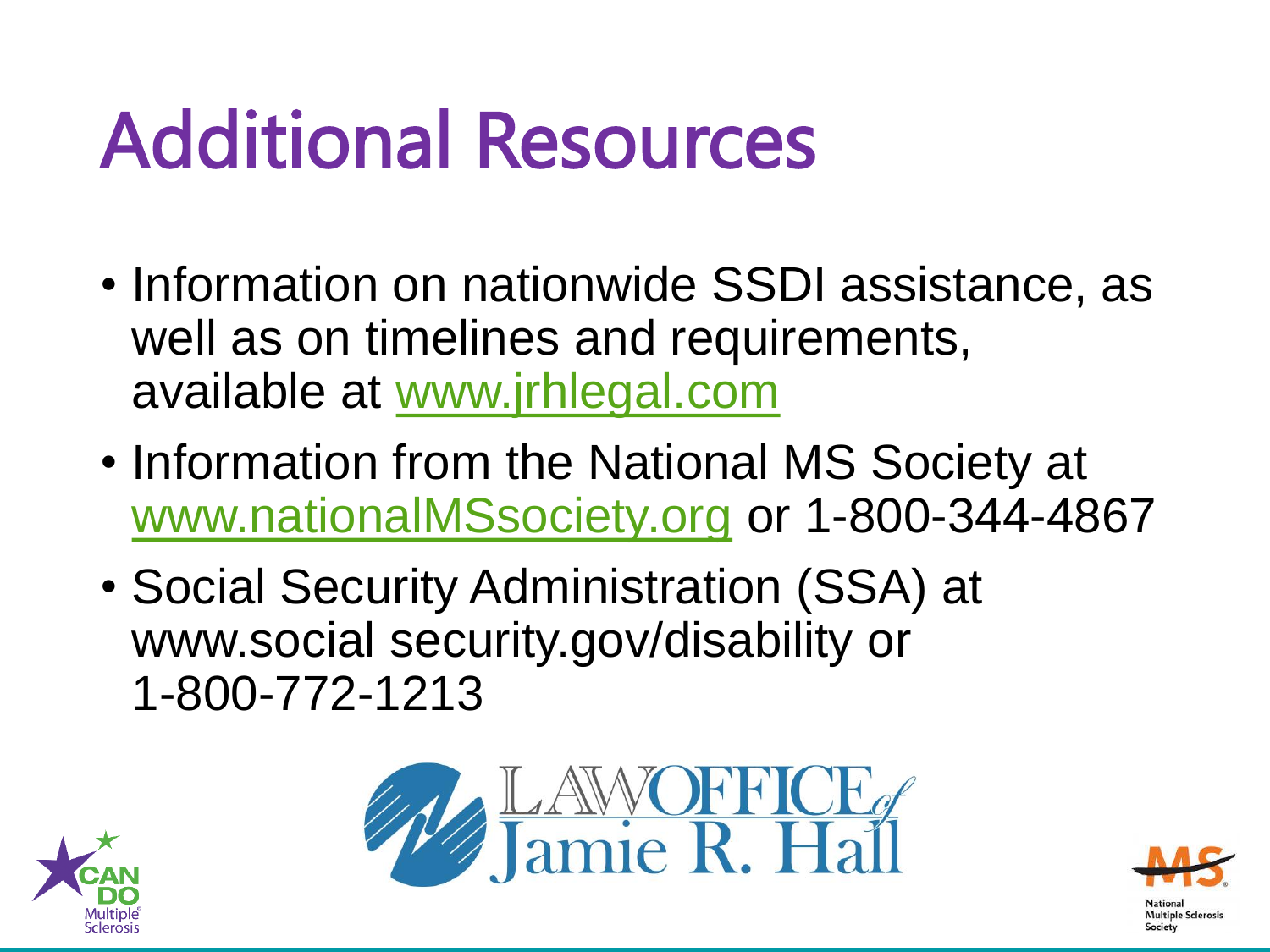### **Questions/Comments**



Jamie R. Hall, Esq



Rosalind Kalb, PhD

If you are enjoying tonight's presentation, please consider donating to our programs:

Text to donate: 970-626-6232

https://www.mscando.org/get-involved



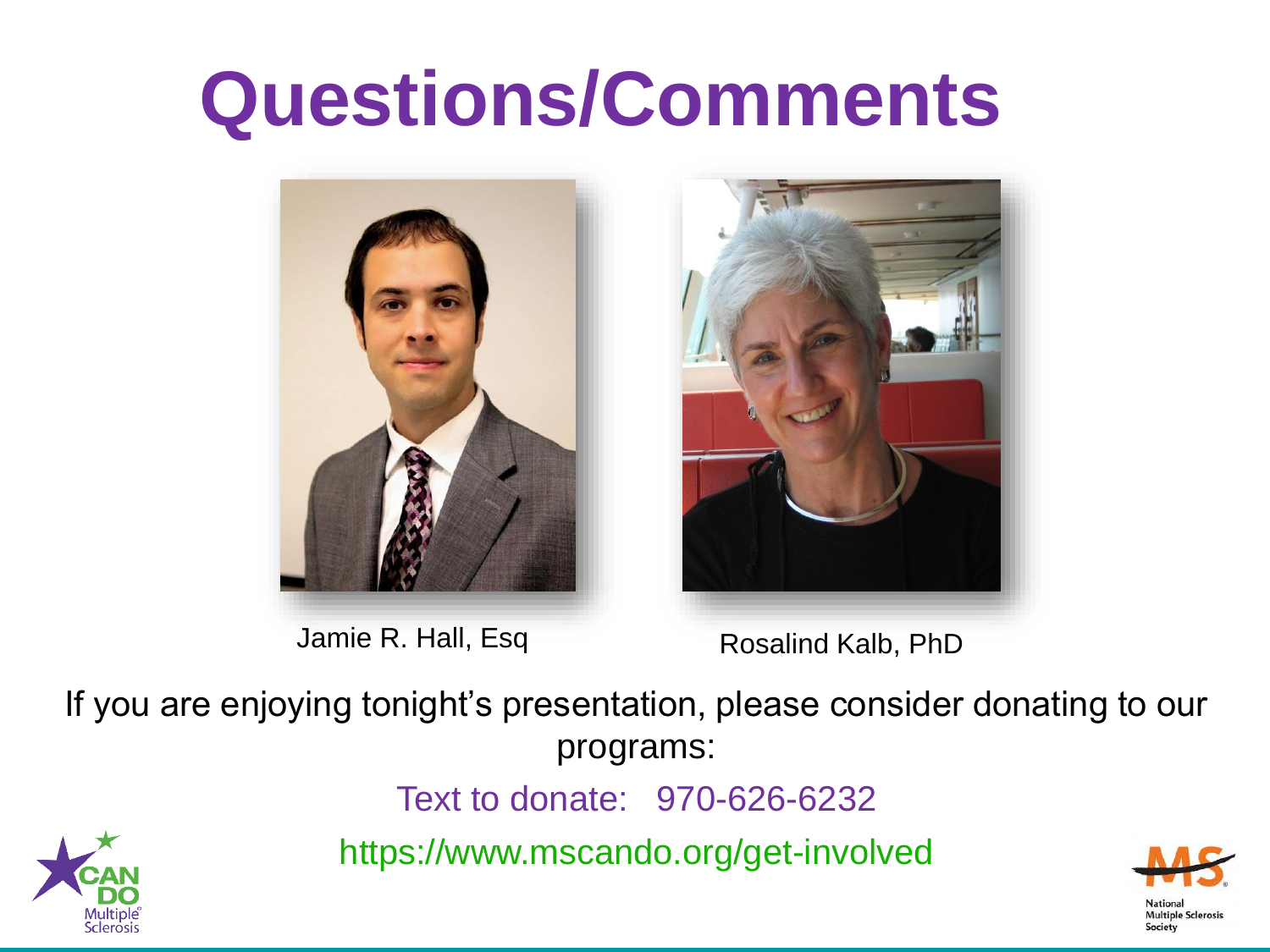### **Can Do MS Resources**

 $e$  NEWS your best life update



Can Do Library



Find these resources at www.MSCanDo.org.

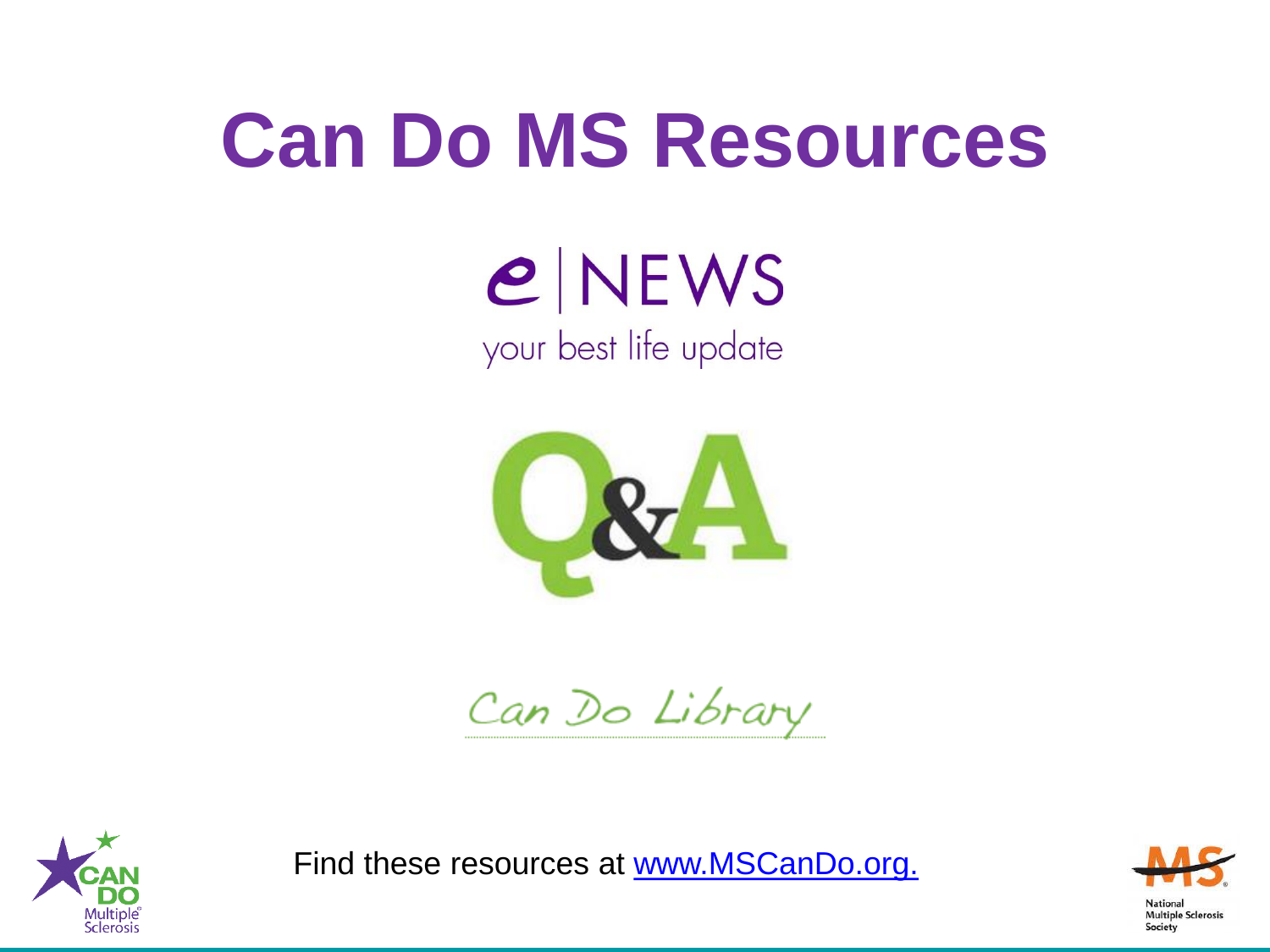### **National MS Society Resources**

#### **Applying for Social Security Disability Benefits**

A Guidebook for People with MS and their Healthcare Providers For more information, visit nationalMSsociety.org/SSDGuide



#### nationalMSsociety.org



#### **Social Security Disability Insurance**



whether applying for disability benefits is right for you, and in navigating the complex application

SHARE as Lots 2 M Towel El Share 4 2

expedited review of their application for disability benefits is provided on this website in the section

The Social Security Administration (SSA) recognizes MS as a chronic illness or "impairment" that can<br>cause disability severe enough to prevent an individual from working. If you have any of the following symptoms, or any combination of these or other symptoms that prevent you from working, you might qualify for Social Security benefits:

- > Difficulty with welking and other motor skills
- > Difficulty concentrating or completing simple tasks
- 
- 
- 

While SSI and SSDI provide different benefits, SSA uses the same disability determination process for both. You can even qualify for both at the same time. This Guidebook, Applying for Social Security Benefits: A Guidebook for People with MS and Their Healthcare Providers, focuses primarily on the<br>SSDI application process but includes helpful information for both programs. If you need additional nformation or help as you read through the Guidebook, contact an MS Navigator, call SSA at 1-800-

- # U.S. Social Security Administration
- > Disability Assessment Services: Rocky Mountain MS Center
- > National Organization of Social Security Claiments' Representatives (NOSSCR)
- 9 U.S. Department of Health and Human Services
- > Centers for Medicare and Medicaid Services (CMS)

Supplemental Security ncome benefits to which you are entitled.

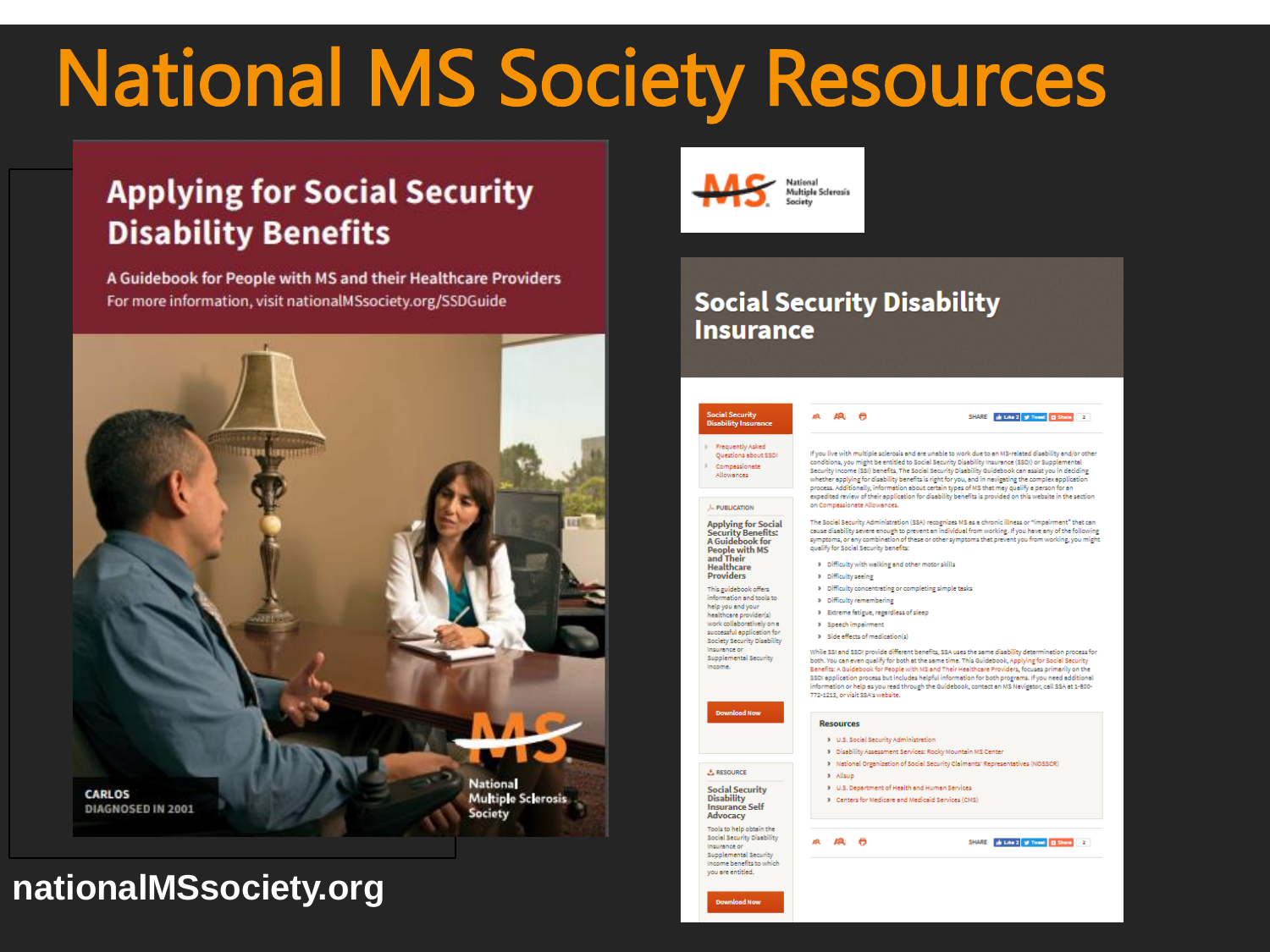#### **WEBINAR & TELELEARNING SERIES**









#### **The Sandwich Generation: Caring for Yourself While Caring**

#### **for Others October 24, 2017**

*Presented by:*







**Genentech | Novartis | Teva Pharmaceuticals | Acorda Therapeutics | Mallinckrodt Pharmaceuticals**